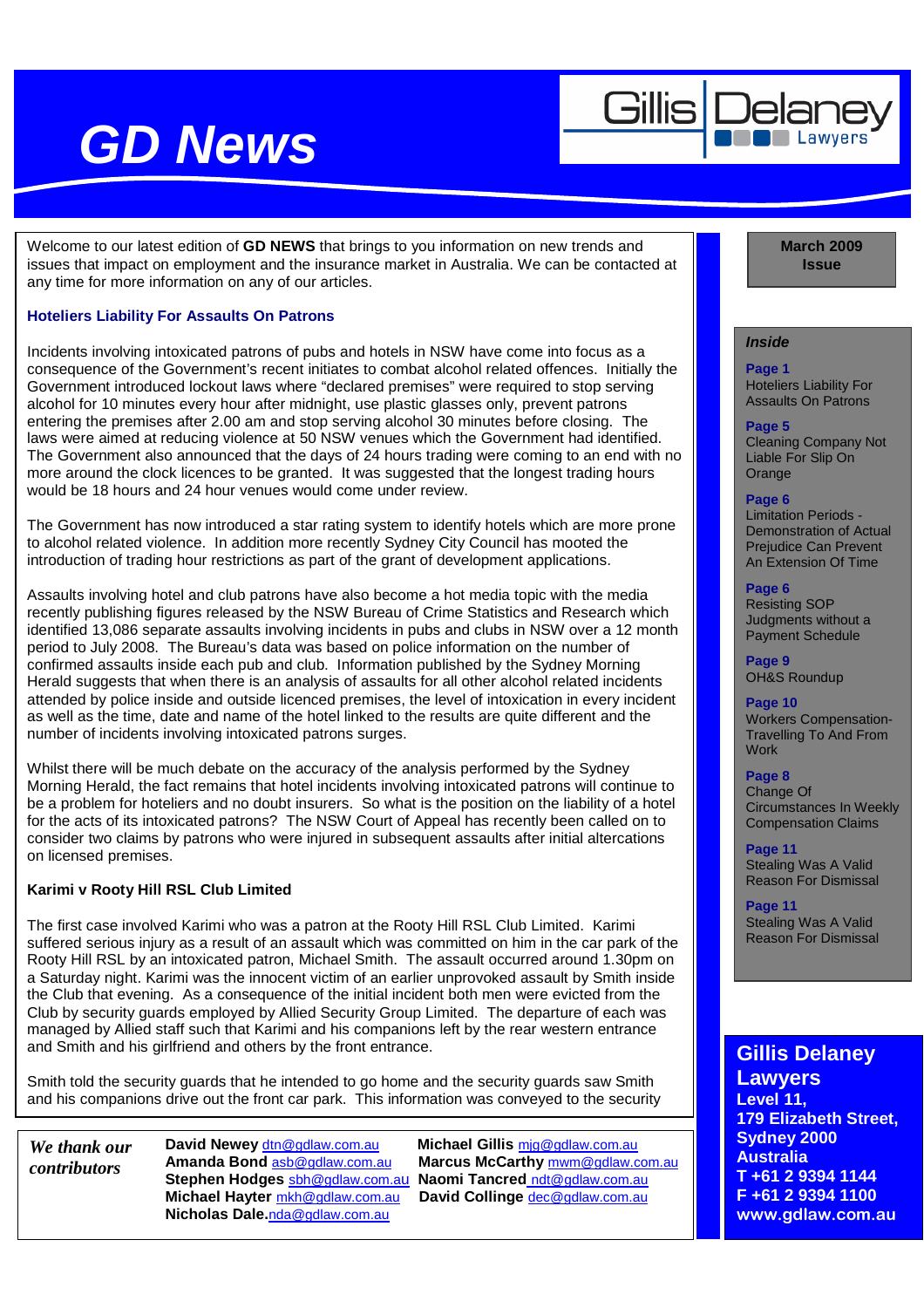

**Company Lawyer March 2009 Issue Page 2** 

Gillis | Delanev

staff at the western entrance who then invited Karimi and his companions to leave. Unfortunately, Smith was driven to the western car park by his companions and as Karimi walked through the car park Smith ran up and hit him and king hit with sufficient force to knock him backwards to the ground. Karimi was conveyed in an unconscious condition to hospital where he remained comatosed for around 2 months and suffered significant residual brain damage as a result of the assault. Karimi brought proceedings for damages for injuries that he sustained in the assault. He sued the Club and Allied in negligence and sued Smith for trespass to persons.

The negligence alleged against the Club and Allied was based on the failure to devise and maintain a system by which offenders such as Smith had completely left the premises before victims were permitted to leave. It was argued that the Club should also have required Allied to devise and maintain such a system and the Club should have satisfied itself that the systems Allied had in place were appropriate. Karimi's lawyers alleged that Karimi should have been escorted to his vehicle,<br>and net allowed to rature to the vehicle unaccomposited. and not allowed to return to the vehicle unaccompanied.

Karimi succeeded in his claim against each of the defendants and in a cross claim between Allied and the Club, the trial judge E effectively determined that the liability of the Club and the security company was equal.  $d = \frac{1}{2}$ 

Both the security company and the Club appealed.

Justice Allsop of the Court of Appeal noted in his judgment noted that

"the law recognises that occupiers of licensed premises may be liable for the tortious or criminal conduct of patrons. . . . The basis of the liability lies in the control exercised by the occupier over patrons and the occupier's knowledge, or ability to know about, the intoxicated condition of patrons. . . . The element of control is subject to the statutory obligations not to permit intoxication or violent conduct on licensed premises and to remove those who engage in such conduct."

The duty to take steps to protect patrons from tortious or criminal acts to other patrons not only arises from the fact of intoxication, an additional element is required, namely knowledge, actual or constructive of the aggressive character of the person when intoxicated.

In this case it was accepted by the Club that it had a duty to exercise reasonable care arising out of the intoxicated or dangerous condition of its patrons and the duty extended to the protection of a patron whilst he was on or departing from the premises. Allied also accepted that it had a duty by reason of provision of security services at the Club to exercise reasonable care to avoid one patron encountering another in circumstances where it knew or had constructive knowledge that the patron was a potential source of danger.

The Court of Appeal concluded that both the Club and Allied owed a duty to Karimi but did not fail to exercise reasonable care. The Court of Appeal accepted that the policy of requiring all participants in an altercation to be removed from the premises was reasonable. One consequence of such a policy was that an innocent party is potentially vulnerable to a further assault by being required to leave along with the aggressor. Smith was known to be intoxicated and aggressive inside the Club and therefore the Club and Allied's duty did not come to end following his eviction.

The security company spent time talking to Smith so as to satisfy themselves that he had calmed down and it was his intention to go home. The Court of Appeal noted that it was Allied's assessment of Smith's condition which was critical to liability of Allied and the Club for the latter assault as this knowledge influenced the determination of the measures that were reasonably required to discharge their duty.

Justice Allsop in his judgment noted that the conclusion that the Club and Allied were negligent could not be sustained. It was only by reasoning backwards from what was known to have happened that a contrary conclusion could be reached.

Smith had appeared to have calmed down and had been planning to go home with his girlfriend. Karimi was not asked to leave until the security staff confirmed that Smith had been driven out of the Club's premises. Karimi was one of a group of men when he left the Club. The Court of Appeal noted that the second assault occurred near security guards that were standing in a well lit area no more than 10 metres away from Karimi who was with three male companions. Justice Allsop concluded that this attack was carried out without regard to the inevitability that Smith would be apprehended in the aftermath of it. And in those circumstances the Court could not conclude that it was probable that the assault would not have occurred if the measures suggested by the Trial Judge in the original trial (namely escorting Karimi) were employed. The end result was that Karimi's only recourse for damages was against his assailant. The hotel and security company were not responsible for the damages.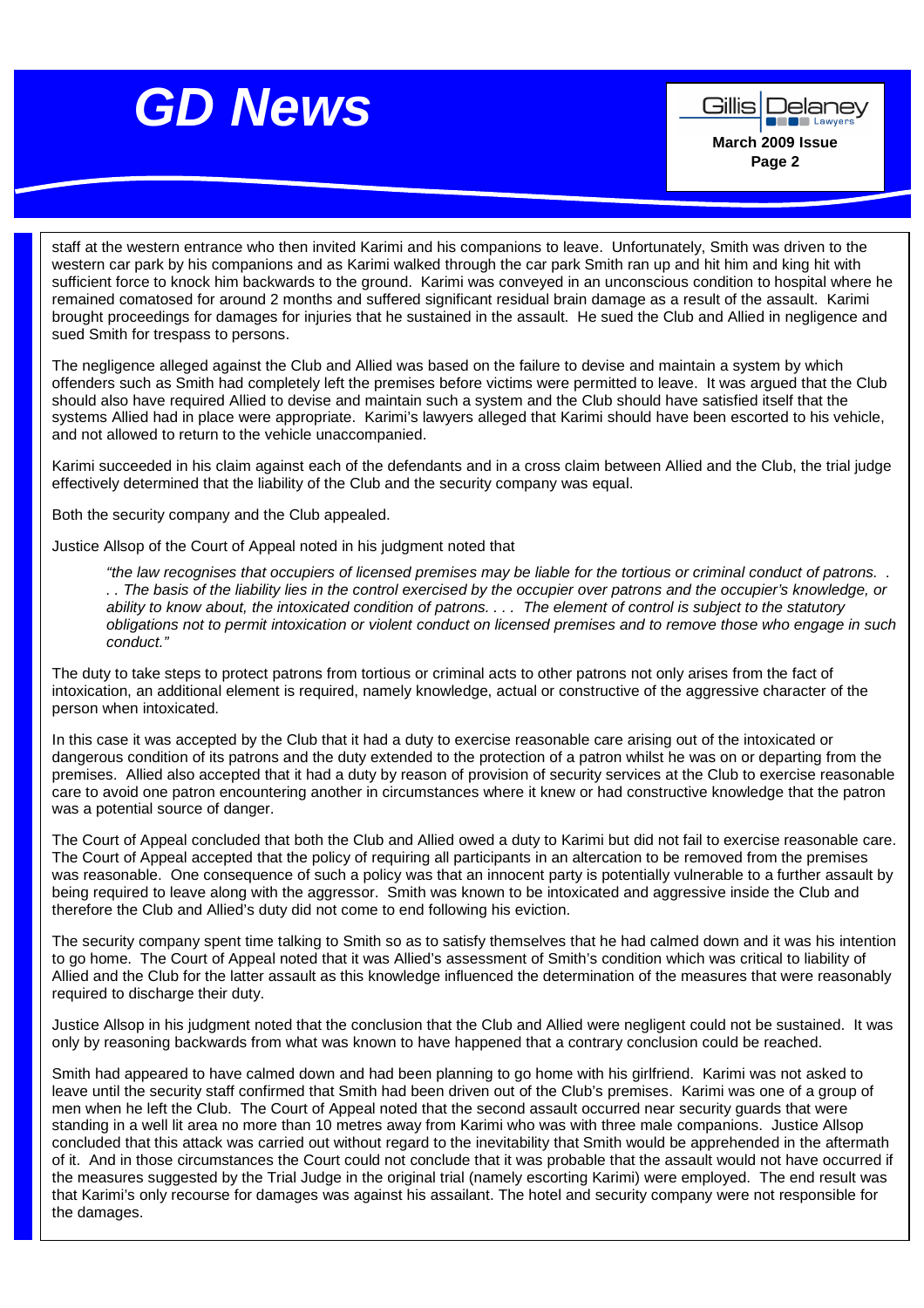

**Company Lawyer March 2009 Issue Page 3** 

Gillis | Delanev

#### **Portelli v Tabriska Pty Ltd & Ors**

The second case considered by the Court of Appeal involved the Aspen Hotel in Jindabyne. At approximately 4.10 am one morning Portelli was seriously injured by blows and kicks to the head in a fight in Jindabyne. The incident occurred in a public street after Portelli and a companion had left the Aspen Hotel and were returning to their lodgings. Two of the assailants had earlier been involved in a brief altercation with Portelli inside the Hotel over a game of pool. This altercation occurred close to closing time. After the altercation was broken up, one group of patrons was asked to leave the Hotel via the front door. Portelli and his companion were allowed to finish their drinks and their game of pool and within a short interval left via the backdoor of the Hotel which opened onto a laneway. As Portelli and his companion were walking up the laneway a group of persons came into view as they were walking up the street which intersected the laneway. As the two groups met a fight broke out and Portelli was punched to the ground and kicked in the head whilst on the ground. The fight occurred only a short distance away from a police station.

<u>news and the second second</u>

Portelli claimed damages from the owner and occupier of the Hotel, the licensee of the Hotel, the provider of security services and the assailants. The claims against the Hotel, the licensee and the security company were dismissed in the Supreme Court. Portelli appealed, however he found no joy in the appeal.

The original trial judge noted that Portelli's facilities were not affected by alcohol to any significant degree. He was involved in an altercation in the front bar but he did not start it but defended himself and the altercation was terminated within a few moments by hotel staff. It did not involve any serious violence and apart from a minor cut to the chin of Portelli, no one was hurt. Those responsible for Portelli's subsequent assault were escorted out of the hotel through the front door and Portelli was allowed to finish his drink and game of pool. Portelli's companion in his evidence said he had no concern for his safety and was not expecting further trouble.

The trial judge concluded:

"In my opinion, the duty of care owed by the first and second defendants relevantly extended only to preventing injury to the plaintiff on the premises under their control. It did not encompass a duty of care where injury to the plaintiff was occasioned by the deliberate wrongdoing of persons over whom the defendants had no control in a public street"

The trial judge also went onto conclude:

"That even if there was a duty to exercise care there was no acceptable evidence that there were any facts that were known or ought to have been known to the hotel owner and hotel licensee requiring them to take steps to protect Portelli. Effectively if there was a duty there was no breach."

The Court of Appeal did not agree with the original findings on the question of duty.

Justice Allsop of the Court of Appeal noted:

"I have reservations about whether it can be said, as the primary judge did, that the duty cannot extend to any circumstances where the wrongdoing causing injury to the plaintiff occurred in a public street. The element of control which, together with the statutory obligations and occupation of the site, is the foundation of the duty may in appropriate circumstances apply to control of the victim (or at least circumstances which attend the victim) as well as of the aggressor. The fact that the aggressor has been put out of the hotel may not exhaust the obligation of the licensee or occupier to take reasonable steps to respond to a foreseeable risk of injury to the remaining patron. One can envisage a multitude of circumstances in which a simple step by the licensee could prevent a patron walking outside into almost certain physical injury. Care must be taken, however, to prevent recognition that the control able to be exercised by the licensee or occupier can be the foundation of a duty of care to a patron becoming transformed into a proposition that the licensee or occupier has a positive obligation to become the protector and guardian of the so called "innocent" patron whenever danger outside the hotel can be reasonably apprehended……… . A publican may anticipate that a fight, which has occurred in his or her hotel before being broken up, might reignite on the street. It might be foreseeable that if this occurred there would be danger to a patron who was involved in the fight previously in the hotel and has not left, but who intends to leave. In these circumstances, it might, in all the circumstances, be prudent of the publican to call the police. It does not mean, however, that the publican necessarily has a legal duty to do so in the discharge of a duty to a remaining patron or that he or she thereafter becomes the guardian of the patron who is still on the premises or that he or she becomes responsible for getting that patron home and beyond the clutches of the potential combatant outside."

In this case the Court of Appeal noted that if the circumstances had revealed that there was a threatening group outside the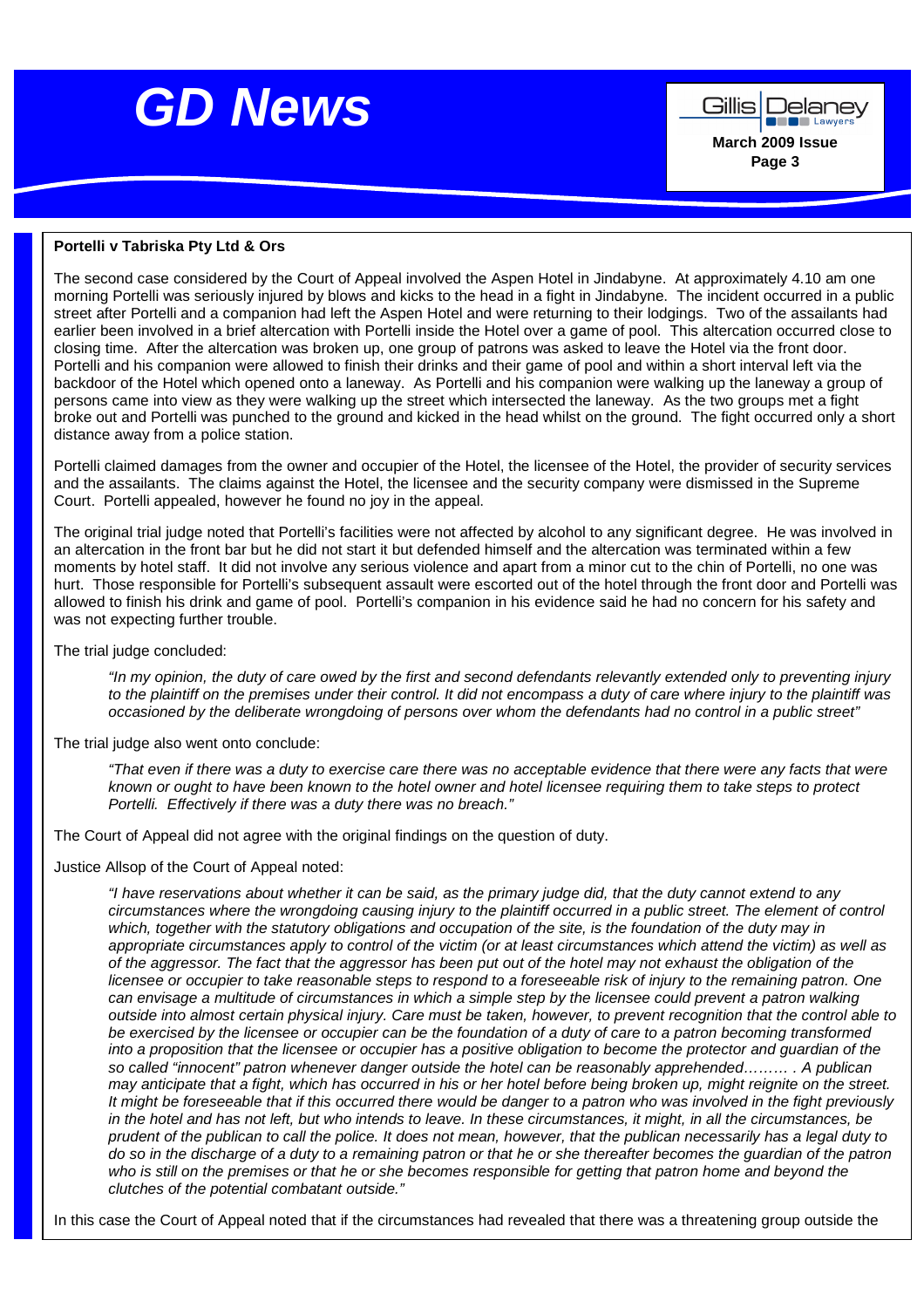<u>g News Andrew State</u>

**Company Lawyer March 2009 Issue Page 4** 

Gillis | Delanev

hotel and it was reasonably apparent to the licensee that the patron would or might well be set upon when leaving, whatever exit he used, the hotelier may need to ring the nearby police as a reasonable step in the furtherance of the safety of the patron. However in terms of the duty owed to the patron it might well have been sufficient for the hotelier to warn the patron of the danger and leave the issue to a responsible adult to make his own decisions as to how to deal with the situation. It was also noted that:

"if the means undertaken by the licensee or occupier of dealing with any disturbance on the premises heightened the risk of injury to one party to the violent assault of another this may reflect a breach of duty resting on the control exercised in dealing with the disturbance. For instance, if both protagonists in an apparently uneven fight are thrown out of the hotel through the one exit into a back lane with a concealed means of egress to the street the subsequent injury to the less well-equipped combatant may be seen to be as much a result of the steps taken by the publican as a result of the blows of his adversary. "

As Justice Allsop noted when considering the duty of care of a publican

"To the extent that the duty exists, its content will be fashioned by the particular circumstances including, in particular, the nature and circumstances of the damage inflicted and the identity of the particular person in question. For instance, any obligation on the licensee occupier based on control to break up a fight on the premises and eject the combatants may found a duty to other patrons. It would not necessarily follow that one of the willing combatants could complain about, however, his injuries if the publican was slow to act.

The usual duty of care of an occupier to entrants must be recognised. Further, the conduct (whether as occupier or otherwise) of a public house or other place of entertainment may, of itself, create foreseeable risks to the safety of attendees, which may include the possible violent or rowdy behaviour of some attendees. This may found a duty based on control (perhaps springing in part from occupation) to exercise reasonable care to avoid harm to attendees from such risks.

Nevertheless, it may mislead to speak, invariably, in terms of a generalised duty of care of a publican to take reasonable care for the safety of persons on occupied premises. The question will always be whether, in the circumstances, a duty was owed to the plaintiff, in respect of the damage suffered by him or her, to exercise reasonable care in some relevant respect arising from the occupation of premises, the control involved in any such occupation, any statutory responsibilities in relation to the licence or in relation to the conduct of the establishment and any assumption of responsibility."

In the case in question, a fight was broken up, after a scuffle over a pool game near closing time. All patrons had to leave. One group left through the front door. The other in accordance with best practice, after an interval of time, went out the backdoor into a laneway. The laneway was checked and it was clear. The manager of the hotel did not appreciate the existence of any particular threat to Portelli. Portelli and his companions did not appreciate any particular threat, they having the benefit of being able to see the original assailants standing out of the front of the hotel while they were finishing their drinks and finishing their game of pool. At the end of the day in these circumstances there was no liability on the part of the hotel, the licensee or the security providers.

#### **Conclusion**

So hotels do have a duty to protect their patrons and the duty extends beyond the premises that they control. Much will turn on the facts of a particular case. Nevertheless hoteliers need to be aware that their duty extends beyond removing violent patrons from premises. In each of the cases the Court of Appeal decided the occupier and owner of licensed premises escaped liability as they appeared to have managed the situation reasonably having regard to the circumstances that played out. However there can be no doubt that there is a duty on hotels, hotel owners and licensees and providers of security to act reasonably not only within the premises but when removing patrons from premises following aggressive behaviour and requiring "innocent" patrons to depart the premises.

Whilst the NSW Government continues its attempts to legislate to regulate behaviour the Court will continue to field claims by those injured in alcohol fuelled incidents. Will there be someone to blame other than the assailants? Perhaps, but hotels do not owe their patrons an absolute duty to protect innocent patrons leaving the establishment from patrons who have been ejected from the premises as a result of aggressive behaviour. Claims against hotels will continue as no doubt will the NSW Government's attempts to regulate the hotel industry and reduce the number of alcohol related incidents.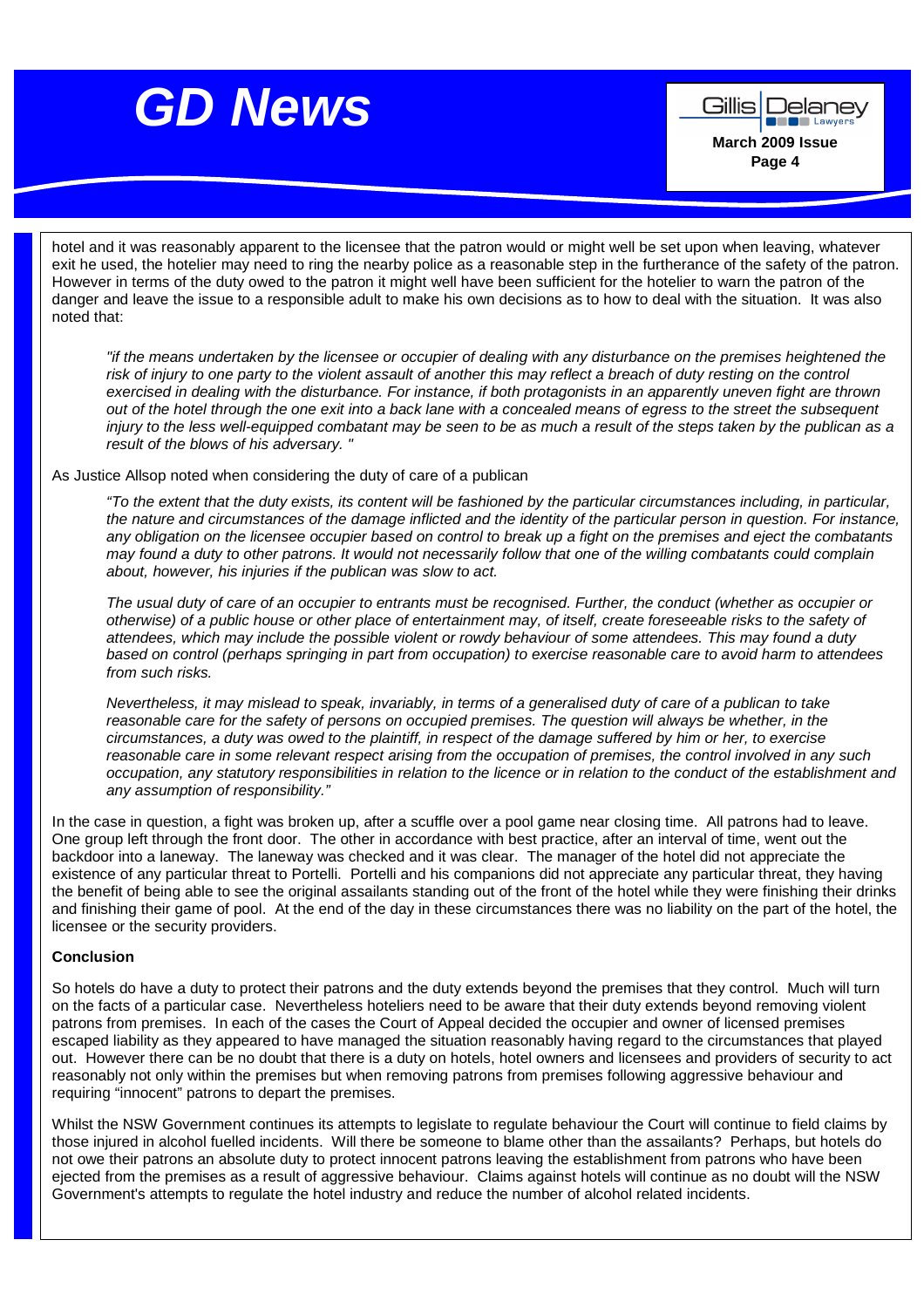

Gillis | Delanev **De la Lawyer March 2009 Issue Page 5** 

#### **Cleaning Company Not Liable For Slip On Orange**

A customer slips on an orange in a shopping centre - who is responsible and must someone pay compensation? The answer to this question may not be as simple as it seems and the facts and circumstances of each case must be carefully examined. An example of one scenario where a customer has slipped in a shopping centre is the recent Court of Appeal decision of Bevillesta Pty Ltd t/as Top Ryde Shopping Centre y Liberty International Insurance Company t/as Liberty International Underwriters.

and was injured. The fall occurred sometime between 5:30pm and 5:40pm. As a consequence of the fall Reshad<br>commenced assessatings in the District Caurt against Ravillagte Ptul td who was the sumer and cogunism of the sh **Level 6,**  centre, along with Kidd's Services Pty Ltd (in liquidation; "Services") and Kidd's Executive Cleaning Service Pty Ltd (in **179 Elizabeth Street,** liquidation; "Executive"). Bevillesta cross-claimed against Services and Executive and also Liberty the insure of Executive (as **Sydney 2000**  Executive was in liquidation a claim could be brought directly against the insurer). At the commencement of the hearing Sharifeh Reshad was walking through the Top Ryde shopping centre in July 2001 when she slipped on a squashed orange commenced proceedings in the District Court against Bevillesta Pty Ltd who were the owner and occupier of the shopping Reshad discontinued the claim against Services and Executive.

The evidence at the trial demonstrated that at 5pm a witness had seen two oranges on the walkway between the fruit shop and garden bed where Reshad had been walking. The same witness saw a squashed orange on the same walkway somewhere between 5:40pm and 5:45pm. Not surprisingly the trial judge accepted that Reshad had slipped on this orange and awarded Reshad damages. The cross claim brought by Bevillesta against Liberty was unsuccessful. In essence the trial judge determined that Bevillesta had changed the contractual requirements in relation to the cleaning of the premises so that it was only necessary for 2 rather than 4 cleaners to be provided and this reduction in cleaning requirements exposed customer's to a greater risk of injury. The trial judge found that Bevillesta was liable to the plaintiff as it had been prepared to take the risk of a less comprehensive cleaning schedule, as a consequence of which there was "not sufficient manpower to eliminate the risk of food stuffs falling and remaining on the floor for longer periods."

#### Bevillesta appealed.

Bevillesta in essence argued on appeal that the trial judge had been incorrect in finding that the cleaning system was deficient and also argued that if there was any liability on the part of Bevillesta then there should also be liability on the part of Liberty (who were now in the shoes of the cleaning company).

So what did the Court of Appeal find? The Court of Appeal examined the terms of the contract in relation to cleaning of the premises. The contract between the previous owner and the cleaners provided for 15 minute coverage to be provided by four cleaners. In May 2001 the contractual terms changed as a consequence of which the cleaning company was only obliged to provide 2 cleaners. The Court of Appeal was therefore of the opinion that in those circumstances it was no longer an obligation of the cleaning company to provide 15 minute inspections.

Justice Hodgson who delivered the leading judgement stated:

"However, when the schedules were changed, so far as the evidence goes, it is unclear precisely what was the responsibility of Executive at the relevant time and place. As mentioned before, since its obligations went well beyond that of checking for spillages and other hazards and cleaning them up, I do not think it would be appropriate to apply an automatic proportionate reduction of the coverage. In the absence of evidence as to instructions given to cleaners and security personnel and absence of evidence as to actual practice, the Court is left in a position where it just does not know what was the role of the cleaner and what was the role of the security guard and perhaps others in relation to the detection of spillages; or how the reduction in personnel impacted on the question of detection of spillages as opposed to other services provided by the cleaner. In those circumstances, I would not find on the balance of probabilities that Executive has breached a duty of care owed to persons coming on to the premises, including the plaintiff."

So what was the end result? Bevillesta was liable to Reshad. The decision to downgrade the level of cleaning proved costly. There was no evidence that the cleaners had not carried out the cleaning sufficiently and in these circumstances the crossclaim failed. The case again serves as a reminder that each case turns on its facts - here, there was insufficient cleaning but this was the fault of the owner/occupier in not arranging sufficient cleaning resources rather than any failure on the part of the cleaning company.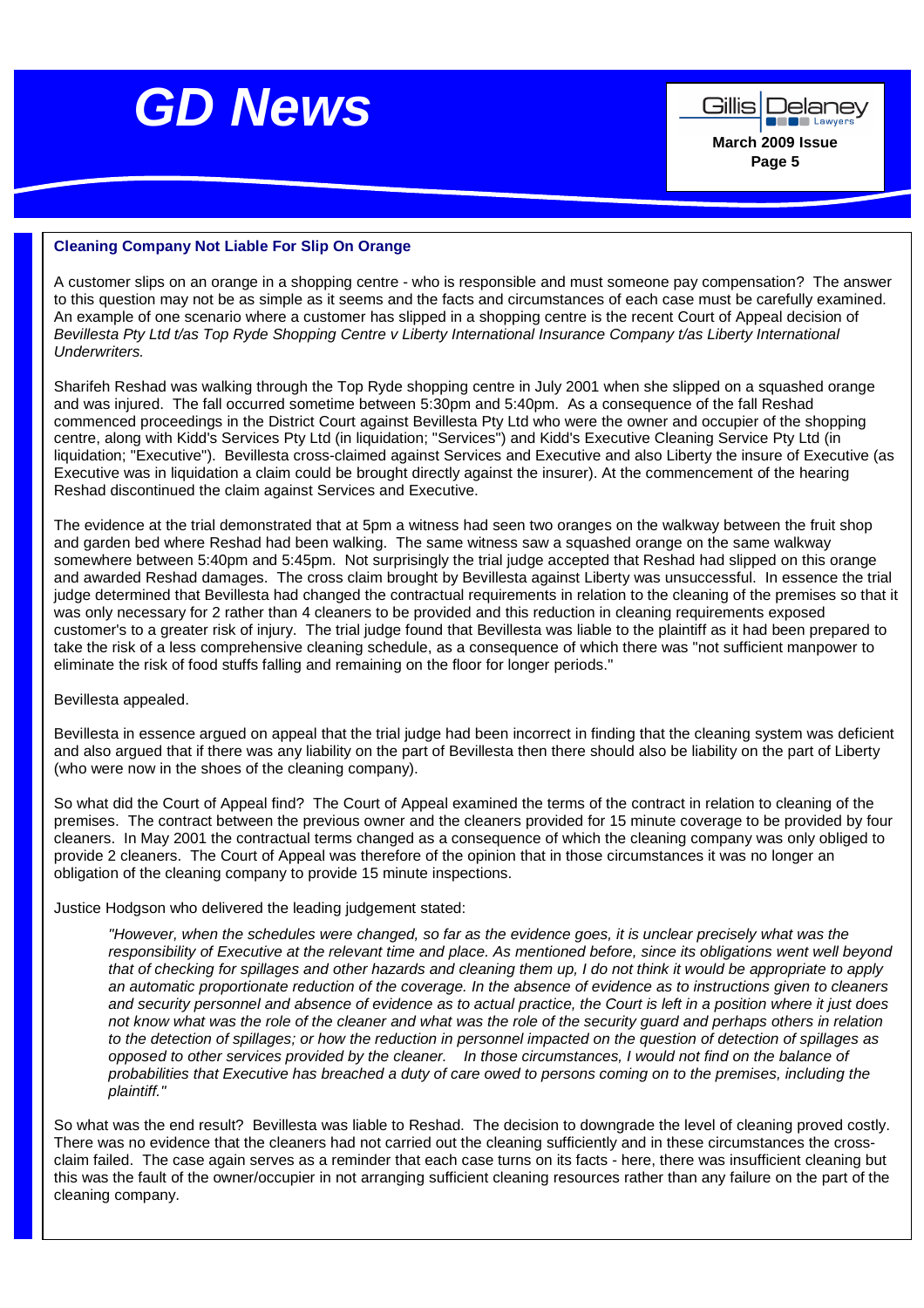

Gillis | Delanev **Example Lawyer March 2009 Issue Page 6** 

#### **Limitation Periods - Demonstration of Actual Prejudice Can Prevent An Extension Of Time**

In NSW the Limitation Act 1969 provides that there is a three year period to commence personal injury proceedings after the date of discoverability of an incident. This is as a consequence of amendments to the Limitation Act 1969 in 2002. Prior to these amendments an injured person would have 3 years from the date of an incident to commence proceedings. But what if the 3 years have passed? Is this the end of the road for the injured person or are there means by which a claim can be commenced late?

If an injured person wishes to commence proceedings after the 3 year period has passed, then the injured person has to satisfy the Court in relation to a number of issues, including whether or not there would be prejudice to a potential defendant if proceedings are commenced. The NSW Court of Appeal has recently considered this issue in the decision of Walters v Cross Country Fuels Pty Ltd.

Robyn Walters slipped and fell on the forecourt of a service station in Grafton that was operated by Cross Country Fuels Pty Ltd on 29 March 2001. On 29 March 2004 the limitation period expired. On 6 February 2007 Walters filed a Statement of Claim against Cross Country Fuels and on 23 April 2007 she filed a summons seeking an extension of the limitation period to 7 February 2007.

The evidence before the Court demonstrated that there was an eyewitness to the incident, Andrew Fuller. The trial judge found that the potential defendant was unable to locate Fuller which would cause them significant prejudice. In addition, after Cross Country Fuels ceased to operate the service station sometime after the accident various documents relating to the service station were stored in a container at a depot in Newcastle. In June 2007 there was a flood at the depot and the documents were damaged and rendered illegible. The documents included a franchise agreement with Shell under which Cross Country Fuels operated the service station which would have been relevant to the claim however the documents could no longer be examined. Further, as the accident had occurred on the way to work as a consequence of which Walters received benefits under the Worker's Compensation Act 1987 and the Court found that Walters had originally made the decision to remain on worker's compensation benefits rather than advance the claim against the occupier. This was also a relevant consideration.

So what was the end result? As a consequence of the actual prejudice that the potential defendant would suffer if Walters was allowed to commence proceedings Walters was not allowed to bring her claim.

If 3 years have passed since an accident then, although a claim is prima facie statute barred, this may not be the end of the matter. A claimant can still be granted leave to commence proceedings out of time however this leave will not be granted if a defendant can demonstrate actual prejudice.

#### **Resisting SOP Judgments without a Payment Schedule**

It is often the case that an unsuspecting or unprepared company will miss the opportunity to lodge a Payment Schedule in response to a Payment Claim under the Building and Construction Industry Security of Payment Act 1999 (the Act). Once the 10 day time frame from the receipt of a Payment Claim has expired one of two things will occur. Either the Applicant will apply to the Court for a Summary Judgment under Section 15 of the Act or alternatively, the Respondent company will receive a further notice under Section 17(2) of the Act providing for a further 5 day opportunity to provide a Payment Schedule.

In the absence of a Payment Schedule being submitted within the first 10 days, or if the Respondent company is lucky enough to receive a Section 17 (2) Notice, within 5 days after that notice, then there are very limited prospects of preventing a Judgment in favour of the Applicant in the amount claimed in the Payment Claim.

Accordingly, anyone who operates in or supplies anything to the construction industry should by now be well aware of the crucial importance of the Payment Schedule in terms of Adjudication under the Act. If there is no Payment Schedule it is highly likely that the Applicant will receive the full amount claimed, regardless of the merits of the claim.

In the event of a failure to provide a Payment Schedule, section 15(2) of the Act provides the Claimant may recover the unpaid portion of the claimed amount from the Respondent as a debt due to the Claimant in any Court of competent jurisdiction; or make an Adjudication Application under Section 17(1)(b) (after having given a 5 day notice under Section 17(2)).

#### **Summary Judgment**

The most famous and early example of this is Walter Construction Group Limited v CPL (Surry Hills) Pty Limited [2003] NSW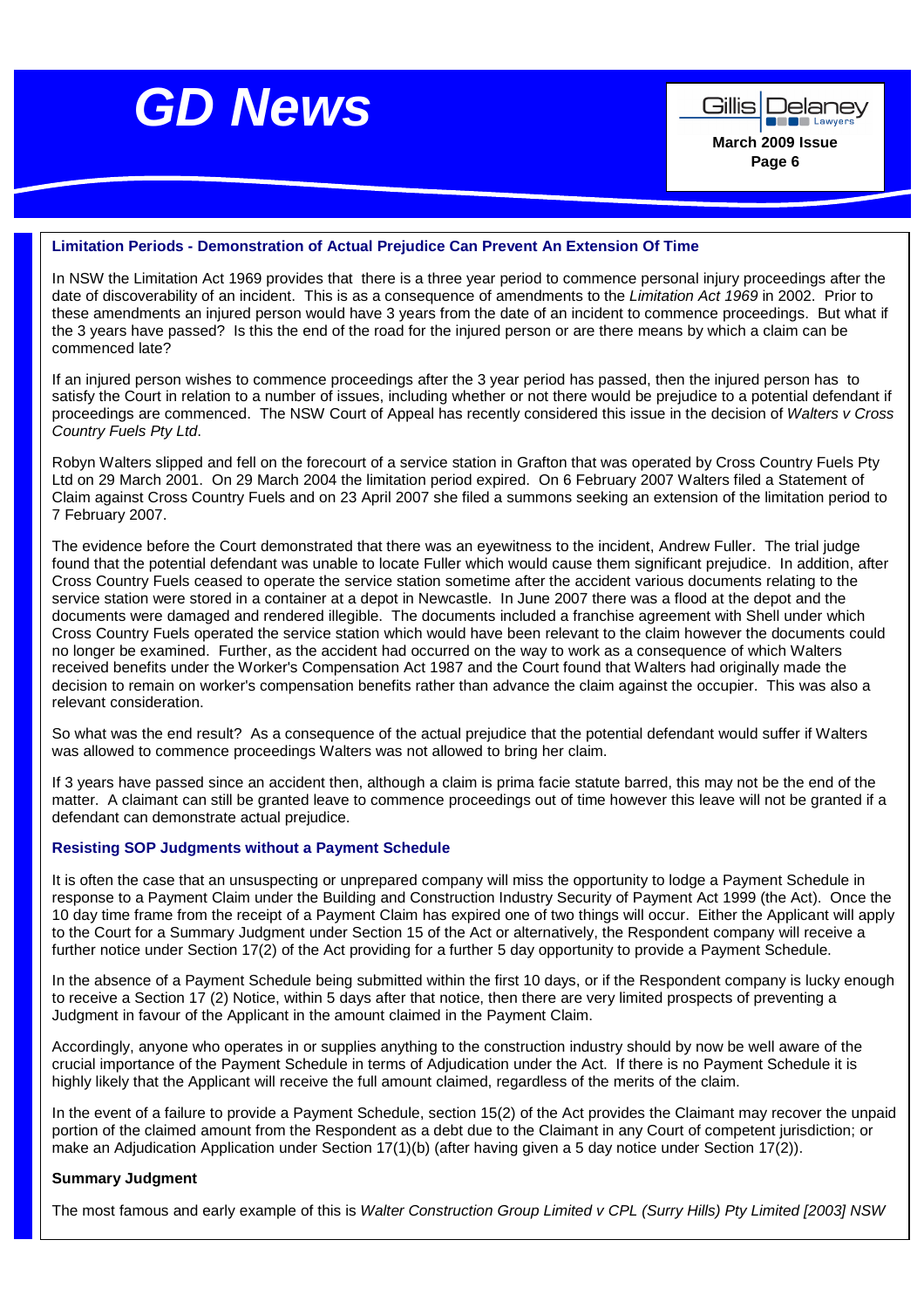**De Lawyer March 2009 Issue Page 7** 

Gillis | Delanev

CC266 (9 April 2003). In that case, Walter Constructions submitted a Payment Claim in the sum of \$13,962,904.00. CPL had failed to provide a Payment Schedule within the timeframe under the Act and Walter filed for summary judgement under section 15(2)(a)(i) about 14 days later

Despite substantial evidence that the Payment Claim was grossly overstated and unsubstantiated, Walter Constructions were successful in obtaining a Summary Judgment in the full amount claimed (\$13,962,904.00). Although CPL retained all its rights at law to bring a further action to recover amounts overpaid you can imagine the difficulty it may have faced (or any company in a similar position) where it is forced to make gross overpayments and then seek to recoup those monies through subsequent court proceedings.

If the Applicant elects to seek Summary Judgment under Section 15(2) of the Act then the Respondent company is not entitled to bring any Cross Claim against the Claimant for defects, overcharging, etc; or raise any Defence in relation to matters arising under the construction contract.

In other words, there is no possibility of resisting a Summary Judgment for matters that arise out of the contract itself. There are only two avenues in which Summary Judgment can be resisted. These are by;

- attacking the validity of the Payment Claim itself; or
- raising some other defence based on Trade Practices Act or at Common Law.

In relation to (a), the Applicant must satisfy the Court that is has met all the elements required under the Act in order for the Payment Claim to be valid. That includes such things the form of the Payment Claim and proof of service (which under the Act means receipt of the Payment Claim).

Numerous applications for Summary Judgments have been resisted because of the inability of the Applicant to prove definitively to the Court that the Payment Claim was actually received by the Respondent. Unless the Applicant can show either a valid fax transmission report and/or a registered mail or carrier receipt (or has used a process server to serve the Payment Claim) then it is likely that the summary judgement application will fail and the Applicant Company will end up paying the Respondent's costs.

In one recent interesting case (which shall remain nameless for the present as it is ongoing) the Applicant gave evidence that he stood by the fax machine and watched the fax go through with a successful transmission report on screen. Thereafter the Respondent's site supervisor had discussed payment of the amount payable in the Payment Schedule but the Respondent subsequently denied ever receiving the Payment Schedule.

Even though the Applicant builder was able to Subpoena Telstra records to prove a transmission from his fax machine to the Respondents fax number at the same time as he deposed to faxing the document, the Court held that this was insufficient evidence that the Respondent has received the Payment Claim and held in accordance with the well known service case under the Act Firedam Civil Engineering v KJP Constructions [2007] NSW SC.

In the event an Applicant satisfies all the elements under the Act for a valid Payment Claim then it will obtain Summary Judgment unless the Respondent can raise some other Defence beyond the construction contract. It is now well established that breaches of Section 52 or 51AB of the Trades Practices Act 1974 for misleading and deceptive and/or unconscionable conduct are valid grounds to defend Summary Judgment under the Act (see Bitannia Pty Limited and Anor v Parkline Constructions Pty Limited [2006] NSW CA 238 (14 July 2006) and thereafter Austruct QLD P/L v Independent Pub Group P/L [2009] QSC1 (8 January 2009)).

In both cases the Respondent argued that circumstances surrounding the delivery of the Payment Claim (such as an intervening agreement between the parties to resolve the dispute) can be raised as a defence to a Summary Judgment. For example, in circumstances where an Applicant has deliberately or inadvertently mislead the Respondent into a belief upon which they relied upon so as to not provide a Payment Schedule then the Application for Summary Judgment may fail.

It is common on construction sites for both parties to be aware of the dispute and for several discussions to occur in between receipt of a Payment Claim and a Payment Schedule. Those discussions can be relied upon in the event that the reason for the non-provision of a Payment Schedule relate to those discussions. It is important however to maintain a record of such discussions and/or note the same in correspondence in order to assist any Defence to Summary Judgment.

### **Adjudication**

If an Applicant elects to proceed to Adjudication under Section 17(2) and the Respondent fails to provide a Payment Schedule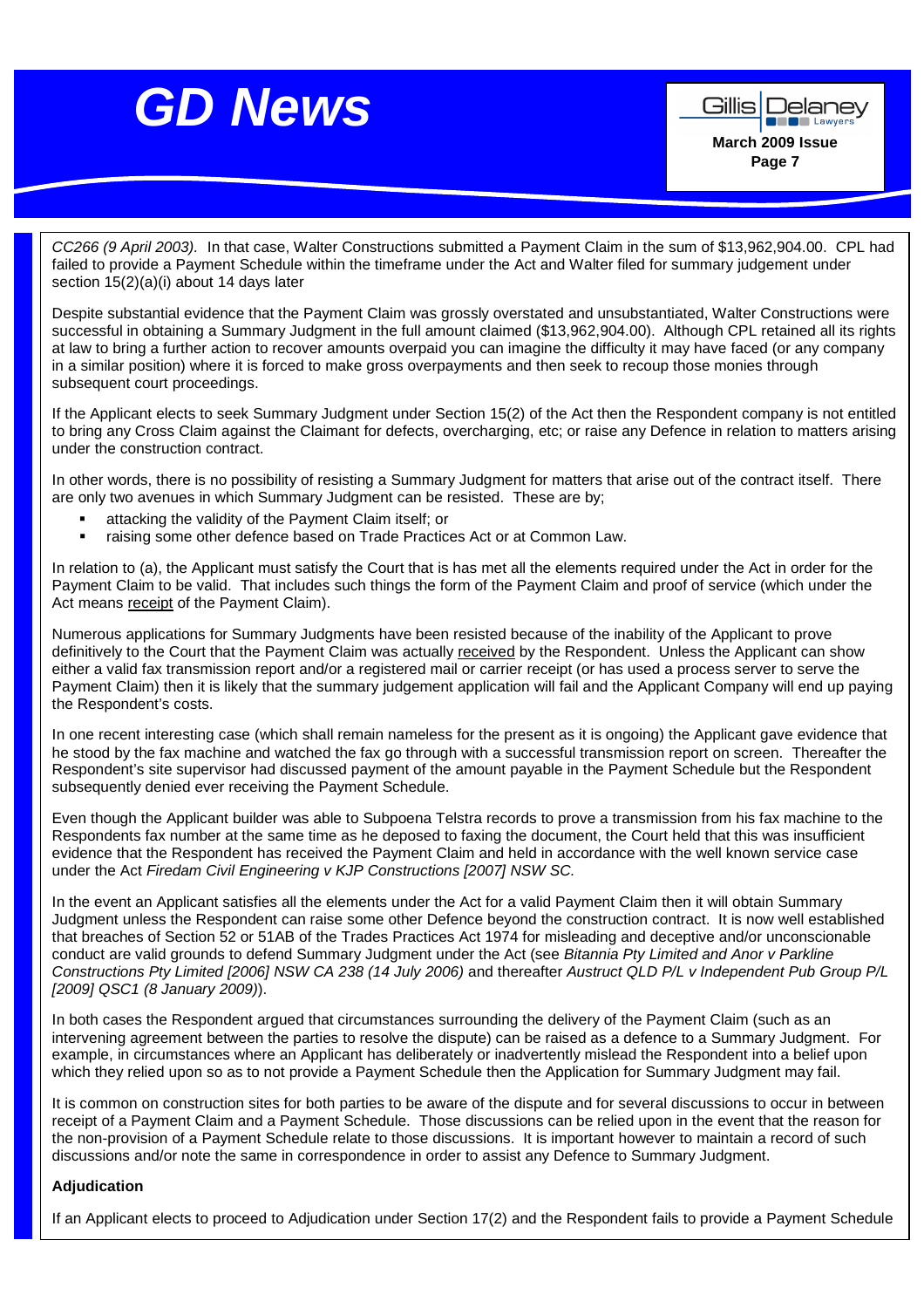**March 2009 Issue Page 8** 

Delanev **Example 2** Lawyer

Gillisl

after the five days from the notice, then the Respondent will not be entitled to lodge an Adjudication Response in relation to any Application filed for Adjudication. In those circumstances it is highly likely the Applicant will receive the full amount of the claim on Adjudication plus the Adjudicators costs. An Adjudication Certificate will then be obtained and filed with the Court as a Judgment Debt.

The only option at that point is for the Respondent to seek a stay of enforcement of that Judgment on the basis that it has a prima-facie and valid Cross Claim against the Applicant for such things as defects, overcharging etc.

Whilst it is possible to obtain such a stay, the decision in the Court of Appeal of Herscho v Expile Pty Limited [2004] NSW CA 468 (13 December 2004) has made it very difficult to succeed in such an application.

In Herscho, the Court applied the reasoning of Justice Einstein in Grosvenor Constructions NSW Pty Limited v Musico [2004] NSW SC 344 at para 31-32 to the effect that having regard to the policy of the Act (being to support interim payments to contractors), "there is sound reason for making stays less readily available in such cases" and that therefore the test in respect of Security of Payment Act stay applications is that there should be, 'more than a real risk of prejudice if the stay is not granted'.

Normally, a stay application will succeed merely if a Respondent establishes a prima-facie case for a valid cross claim and the stay will be granted pending the outcome of those proceedings. What Herscho has now established is that something more is required for applications for a stay emanating from the Act.

What must be shown is some real evidence of prejudice to the applicant or risk that if the money is paid it will not be ultimately recovered. Therefore, in order to successfully obtain a stay against a Judgment obtained through Adjudication as a result of the failure to deliver a Payment Schedule, two things are required:

- Evidence of the Applicants' lack of financial substance and preferably, current or impending insolvency; and
- Evidence that there is a prima-facie case with good prospects of success for a Cross Claim against the Applicant.

We would go further than the above to suggest that if you are seeking to stay a Judgment obtained under the Act you should have the following things ready before you make your Application:

- Some evidence in financial records, preferably obtained under Subpoena, of the Applicants poor financial status and insolvency;
- Circumstantial evidence of insolvency and/or poor financial status;
- A draft Statement of Claim ready and prepared for filing;
- A full Affidavit outlining the entire basis of the Cross Claim.

In other words, because of the extreme difficulty in obtaining a stay in such cases, a Respondent would have to be very well prepared and go to significant lengths to be successful in such an application before even contemplating it.

It is also not unusual even with all of the above for the Court to use its general discretion to order any payment to made to the Court as security pending outcome of the Cross Claim. In other words, it is quite likely that the money will have to be paid in any event to someone. Therefore, rather than going to the immediate difficulty of preparing an entire case in a short timeframe it may be better tactically and in terms of costs to simply pay the amount to the Applicant and 'concentrate on the main game' by filing a Cross Claim to recover amounts paid when the Respondent company is fully prepared to do so.

When a contractor recovers significant unjustified sums in the first instance it is an extremely bitter pill to swallow. But it is actually the purpose of the Act to do just that, especially where there is no payment schedule.

We would query the decision and application of the Herscho principle in a context where solvency in the construction industry has always been a problem. The risk a spurious interim payment will not be recovered is even higher in times such as these. Making stay applications more difficult for one particular class of applicant does not seem equitable and simply shifts the risk of insolvency usually to a head contractor or principal. Perhaps it would have been better to make the general principle - a grant of the stay subject to reasonable security paid into court.

If nothing else, the above highlights the crucial importance of the Payment Schedule in the whole process. We recommend to clients that a template Payment Schedule be created for use whenever an invoice or a claim is received from a subcontractor. Gillis Delaney can assist is preparing such templates and in resisting Judgments under the Act. If you are in receipt of a payment claim and don't know how to respond properly, contact us.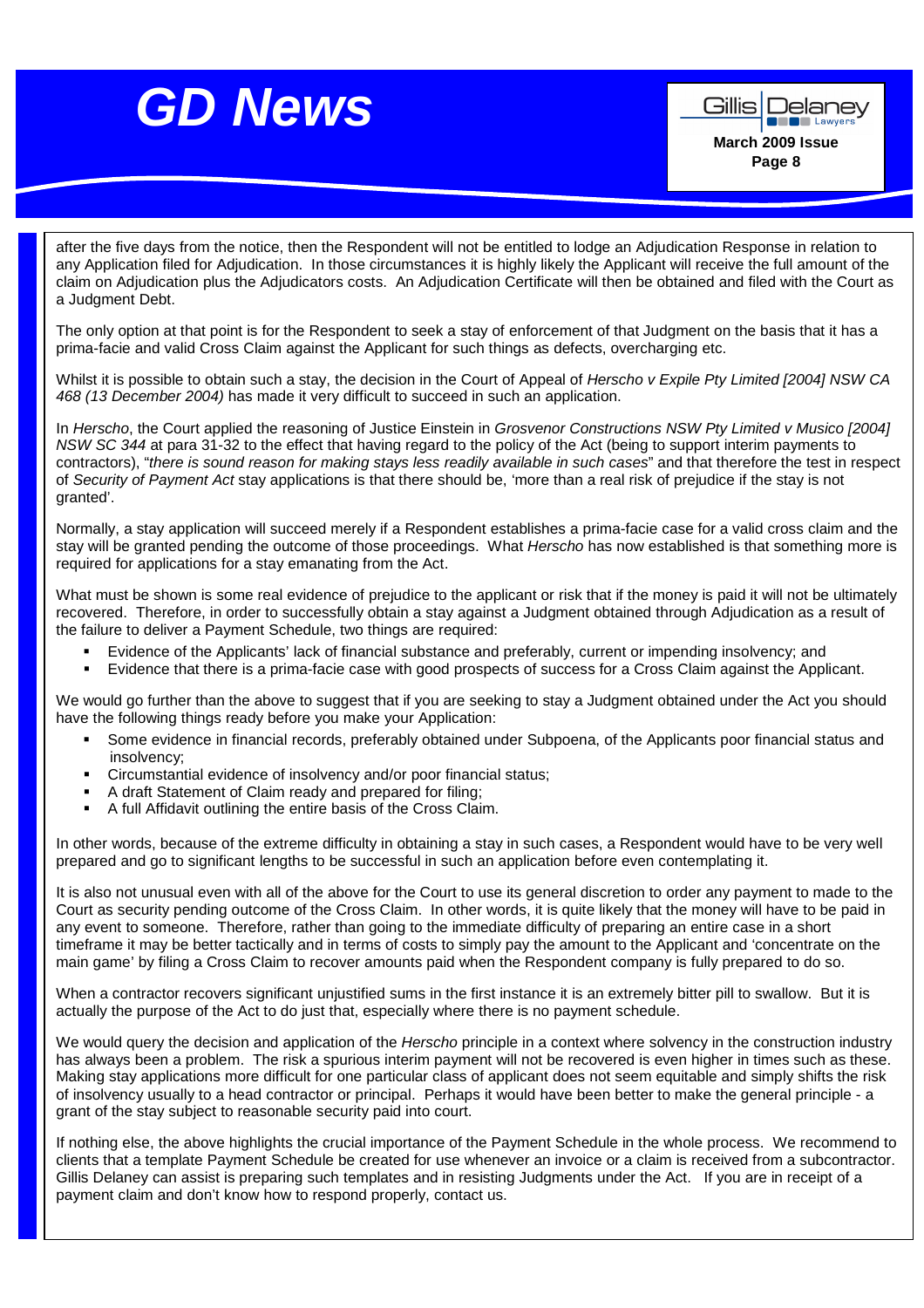

Gillis | Delanev **Example Lawyer March 2009 Issue Page 9** 

#### **Traffic Management Leads To Fatality**

Bilfinger Berger Services - Roads Pty Limited & Bitupave Limited were recently prosecuted for breaches of the Occupational Health & Safety Act arising out of an incident when a worker was fatally injured during the carrying out of road works. Road maintenance was being undertaken on Airport Drive and Link Road, Mascot. Bitupave had contracted with Bilfinger to provide traffic management services with respect to control of traffic passing the site while Bitupave performed repairs and maintenance work to the road. Bilfinger assigned a traffic control crew to the site. Bilfinger used two trucks to transport traffic control signs, witches hats and other equipment. Visibility within the cab of the truck was restricted such that the driver could not see directly behind in the direction of travel when the truck was reversing. Signage and barrier boards restricted the visibility towards the rear of the vehicle.

The traffic control plan was formulated by Bilfinger and approved by Bitupave. The plan did not provide for any vehicle movement procedures for vehicles and mobile plant associated with the works, to control the movement of the vehicles or plant within the premises. In addition, Bilfinger did not provide any safe work method statements with respect to the management of vehicles, mobile plant or pedestrian movements at the premises, including the reversing of those vehicles or plant. Specifically no safe work method procedure was devised with respect to the reversing of the truck driven on the day which ultimately reversed over an employee resulting in the fatality. The systems related to control of traffic on the road rather than the movement of Bilfinger vehicles.

On the day in question a pre-start toolbox meeting was held where the leading hand went over the traffic control plan with the employees. The truck was then driven onto the road and traffic control signs were set up. After some control signs were erected there was a discussion in relation to the closure of the breakdown and slow lanes and then the employees commenced to set up the lanes. A fatality occurred when an employee was run over whilst a vehicle was reversing.

The Court noted to reverse a truck with no or limited rear vision on a busy construction site carries with it a risk to the safety of personnel at the site which is obviously foreseeable and potentially of the utmost seriousness in terms of the likely or probable consequences. The consequences in this case were tragically realised in the needless death of Mr Christian. The risk could have been avoided by the implementation of a number of relatively straightforward measures. No risk assessment was carried out in relation to the reversing of the vehicle. A worker acting as a spotter could have been assigned to assist the truck driver when reversing.

It was noted at the time of the accident Bitupave was in the process of developing a system for reversing vehicles and already had in place specific procedures for dealing with the interaction of people and machinery involved with asphalt laying plant and equipment. It had also been conducting a number of trials with regard to reversing procedures which included reversing cameras and ultrasonic object detection systems. Following the death of Mr Christian, Bitupave fast tracked the roll out of reversing cameras which were being trialled on a number of sites.

At the time of the incident WorkCover's Code of Practice moving plant on construction sites was in force. Both defendants were aware of the Code and the Code made reference to the use of spotters/safety advisors and referred to the risk with respect to reversing vehicles.

The Court noted Bitupave was the head contractor at the worksite and in a position to control all its employees and contractors. It was noted that contractual rights and obligations between the parties did not take precedence over a defendant's statutory obligations. The Court noted Bitupave was the principal contractor on site with its attendant responsibilities to ensure the site safety of all. Effectively, the Court determined that the responsibilities of Bitupave and Bilfinger were equal.

Bitupave had previous convictions and faced a maximum penalty of \$825,000.00 whereas Bilfinger had no previous convictions and faced a maximum penalty of \$550,000.00.

After considering the nature of the incident, a fine of \$123,000.00 was imposed on Bilfinger and a fine of \$214,500.00 on Bitupave.

As can be seen, the previous convictions of Bitupave played a significant role in the ultimate penalty imposed for the offence.

#### **Workers Compensation- Travelling To And From Work**

In NSW the workers compensation scheme provides coverage for injuries sustained by workers on their periodic journey to and from work however the entitlement is effected if there is a deviation or interruption to the journey unconnected with the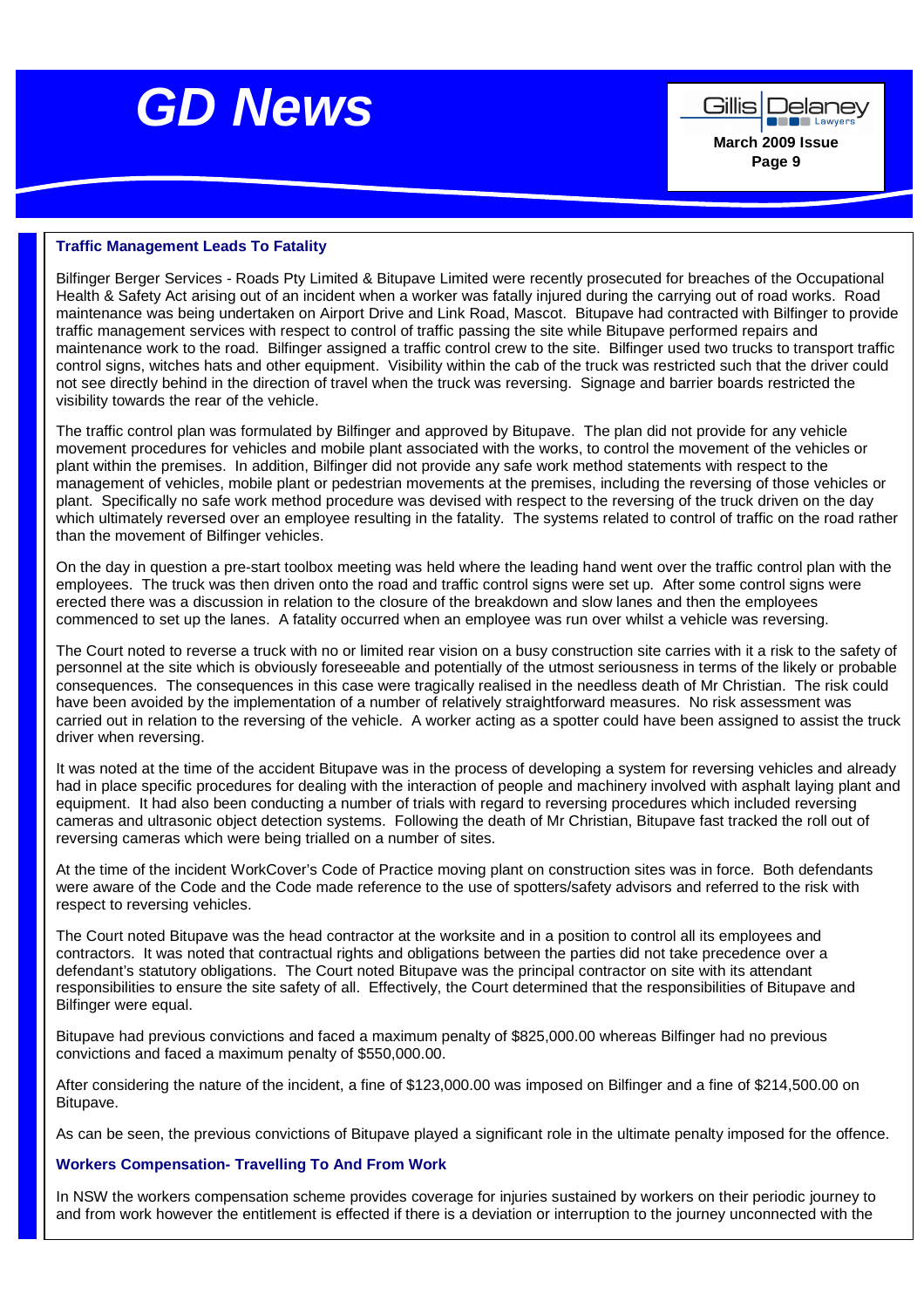**Example 2** Lawyer **March 2009 Issue Page 10** 

Gillis | Delanev

employment and the risk of injury was materially increased. It is not uncommon for workers to attend to a variety of tasks whilst on their way to or from work, for example pick up some shopping or get a bite to eat. This interruption to the journey may cause an impact on the entitlement to compensation.

But what happens if someone arrives at work and before their shift starts they leave the workplace to get a meal? Does that mean the journey comes to an end at the arrival at work or does the journey continue until the worker returns to the workplace for the start of their shift? The recent decision of the President of the Workers Compensation Commission in Singh -v-Thompson Health Care Limited provides guidance on this issue.

Singh was an assistant nurse at a Randwick nursing home and had driven to work at about 9 pm and parked his car in the staff car-park. He placed his belongings in his staff locker and then proceeded to walk to a KFC store to buy food with the intention of returning to work to start his shift at 10 pm. Whilst buying his meal he was assaulted by two men. This was not Singh's usual shift. He was advised to work the night shift at 6pm on the day. Therefore, his usual arrangements for dinner were interrupted.

Singh sought payment of workers compensation benefits from his employer. His claim proceeded to arbitration and the arbitrator rejected the claim finding that Singh was not injured on a periodic journey to work. The arbitrator found once he Singh had parked his car at his employer's premises the periodic journey concluded. Singh appealed.

A worker injured on journey that falls into the following categories will be entitled to workers compensation benefits:

- the daily or other periodic journeys between the worker's place of abode and place of employment,
- the daily or other periodic journeys between the worker's place of abode, or place of employment, and any educational institution which the worker is required by the terms of the worker's employment, or is expected by the worker's employer, to attend,
- a journey between the worker's place of abode or place of employment and any other place, where the journey is made for the purpose of obtaining a medical certificate or receiving medical, surgical or hospital advice, attention or treatment or of receiving payment of compensation in connection with any injury for which the worker is entitled to receive compensation,
- a journey between the worker's place of abode or place of employment and any other place, where the journey is made for the purpose of having,

However the worker will not be entitled to workers compensation benefits if an injury was received during or after any interruption of, or deviation from, any such journey, and the interruption or deviation was made for a reason unconnected with the worker's employment or the purpose of the journey, and the risk of injury was materially increased because of the interruption or deviation.

So how did Singh fare in his appeal? Not surprisingly he succeeded.

The President did not consider it was a general proposition that a periodic journey comes to an end when and where a worker parks his/her car at their place of employment. The issue was whether the journey ended when Singh first arrived at the employer's premises at about 9 pm or did it continue even though he went to the shops to have his evening meal, where he was subsequently assaulted. Was Singh still on his journey to work when he went to get the takeaway food? The answer wasyes.

The President found Singh's intended journey for the purposes of the Workers Compensation Act commenced when he set out from his place of abode and would have ended, had he not been assaulted, when he returned to his employer's premises for the purposes of commencing his shift. The action of parking his car in the space allocated for staff parking and accessing his locker did not destroy the character of the journey. Using his employer's premises as a repository for his personal belongings and the convenience of parking his car during the course of his journey to his place of employment did not break the chain of causation and therefore the periodic journey was not broken.

When determining whether a periodic journey continues or ceases, one has to have regard to the intention of the worker and whether it was the intention to break the periodic journey, being the single journey between the place of abode and place of employment. In this case it could not be said in attending the local shops the journey was deprived of its character as a daily or other periodic journey. Questions of interruption or deviation were not argued, nor was it argued that the risk of injury had been materially increased because of any interruption or deviation so at the end of the day Singh succeeded in his compensation claim.

The injury was sustained on a journey to work and Singh was entitled to statutory workers compensation benefits.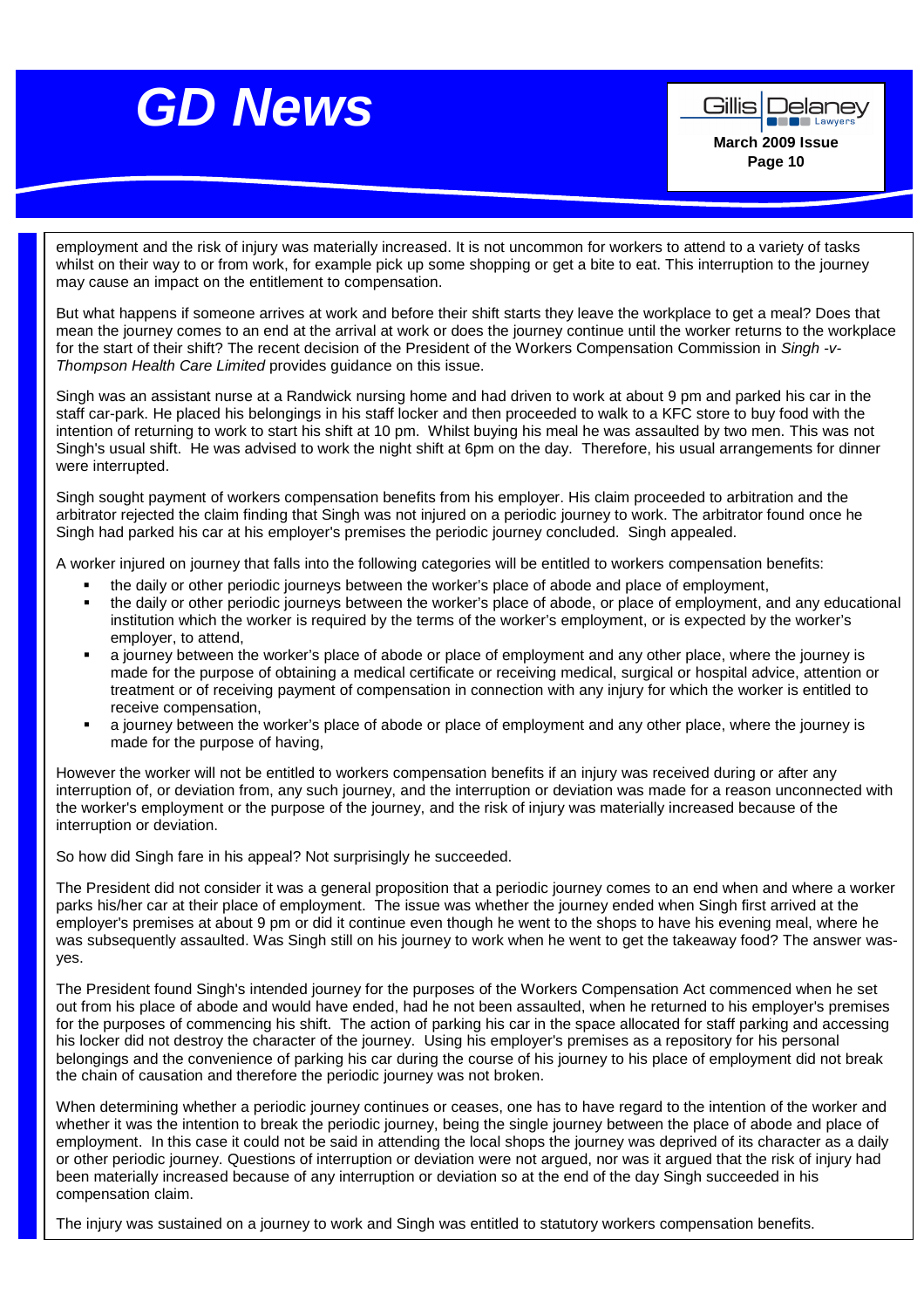

Gillis | Delanev **Example Lawyer March 2009 Issue Page 11** 

#### **Change Of Circumstances In Weekly Compensation Claims**

Since 2006 the NSW Workers Compensation System has featured the Section 74 Notice. This notice is issued by the Scheme Agents for WorkCover in all claims where liability is declined. Indeed, matters cannot progress for determination to the Workers Compensation Commission (WCC) until either a Section 74 Notice has been issued by the Scheme Agent or there has been a failure to determine the claim.

However, where a worker is already being paid weekly compensation benefits under an Award issued by the Compensation Court or WCC, does the Scheme Agent need to issue a Section 74 Notice prior to challenging that Award in the WCC due to a change in circumstances? It has often been argued that prior to a Scheme Agent lodging a change of circumstances Application in the WCC a Section 74 Notice would firstly need to be issued. Deputy President Bill Roche discussed this requirement in the recent decision of Pages Hire Centre Kogarah - v - Chapman [2009] NSW WCCPD.

The facts of the matter were that the worker had initially injured his arm in the course of his employment in 1993. In October 2002, in proceedings in the former Compensation Court of New South Wales, he achieved an Award of \$140.00 per week to date and continuing. He also received an Award in relation to hospital and medical expenses.

In 2007 the Scheme Agent advised the worker his weekly compensation payments would cease as he had not fulfilled job seeking obligations. A Section 55 change of circumstances Application was subsequently lodged with the WCC. However, no Section 74 Notice was firstly issued notifying that liability would be declined.

The Deputy President determined that given a change of circumstances is not in respect of a claim for compensation, a Section 74 Notice is not required to be issued. Consequently, a Scheme Agent who possesses evidence of a change of circumstances can lodge a Section 55 Application in the WCC without firstly providing a Section 74 declinature Notice.

Nevertheless, the Deputy President cautioned that whilst a Section 74 Notice does not need to be issued, sufficient particulars will need to be provided in the Section 55 Application in order for that Application to progress in the WCC. In particular, he highlighted that the Scheme Agent's Application may be dismissed on the ground it is frivolous, vexatious or otherwise misconceived if proper particulars were not provided in the Application.

This decision provides guidance to both scheme agents and practitioners as to the conduct of a change of circumstances Application. Given a Section 74 Declinature Notice does not need to issued, there is greater scope for the Scheme Agent to successfully advance a change of circumstances Application.

The "front end loaded" nature of the workers compensation jurisdiction involving the use of Section 74 Notices has often resulted in a worker being able to obtain additional evidence or, sometimes tailor their evidence in order to defeat a declinature decision. The requirement not to file a Section 74 Notice will prevent the worker from obtaining this subsequent evidence prior to the matter being determined by the WCC.

Of course, the worker will still be offered the protection due to the requirement for specific particulars in the Application. They will still be in a position to understand the case they are required to meet and the resolution of the matter will not be unreasonably delayed. Simply making a general assertion that there is a change of circumstances will be insufficient for a Scheme Agent to succeed in a change of circumstances Application.

#### **Stealing Was A Valid Reason For Dismissal**

In the matter of Tony Petrosillo v Coles Group Supply Chain Pty Limited the Australian Industrial Relations Commission found the employer Coles did not act harshly or unjustly when it terminated an employee who ate a stolen chocolate bar whilst on the job at its distribution centre at Smeaton Grange.

Coles had developed an anti-theft policy and protocol at the distribution centre. Coles had referred to the anti-theft policy at tool box talks with employees (including Petrosillo) in the months before the incident.

On 31 May Petrosillo was working with another employee unloading a pallet from a container. Another employee threw Petrosillo and the other employee a Snickers chocolate bar. Petrosillo ate the chocolate bar.

The incident came to the attention of management. All employees in the incident were interviewed. They were all suspended from work on full pay. Following two further interviews Petrosillo's employment was terminated. Coles alleged that part of the reason for Petrosillo's termination was the fact that he refused to co-operate in the interviews.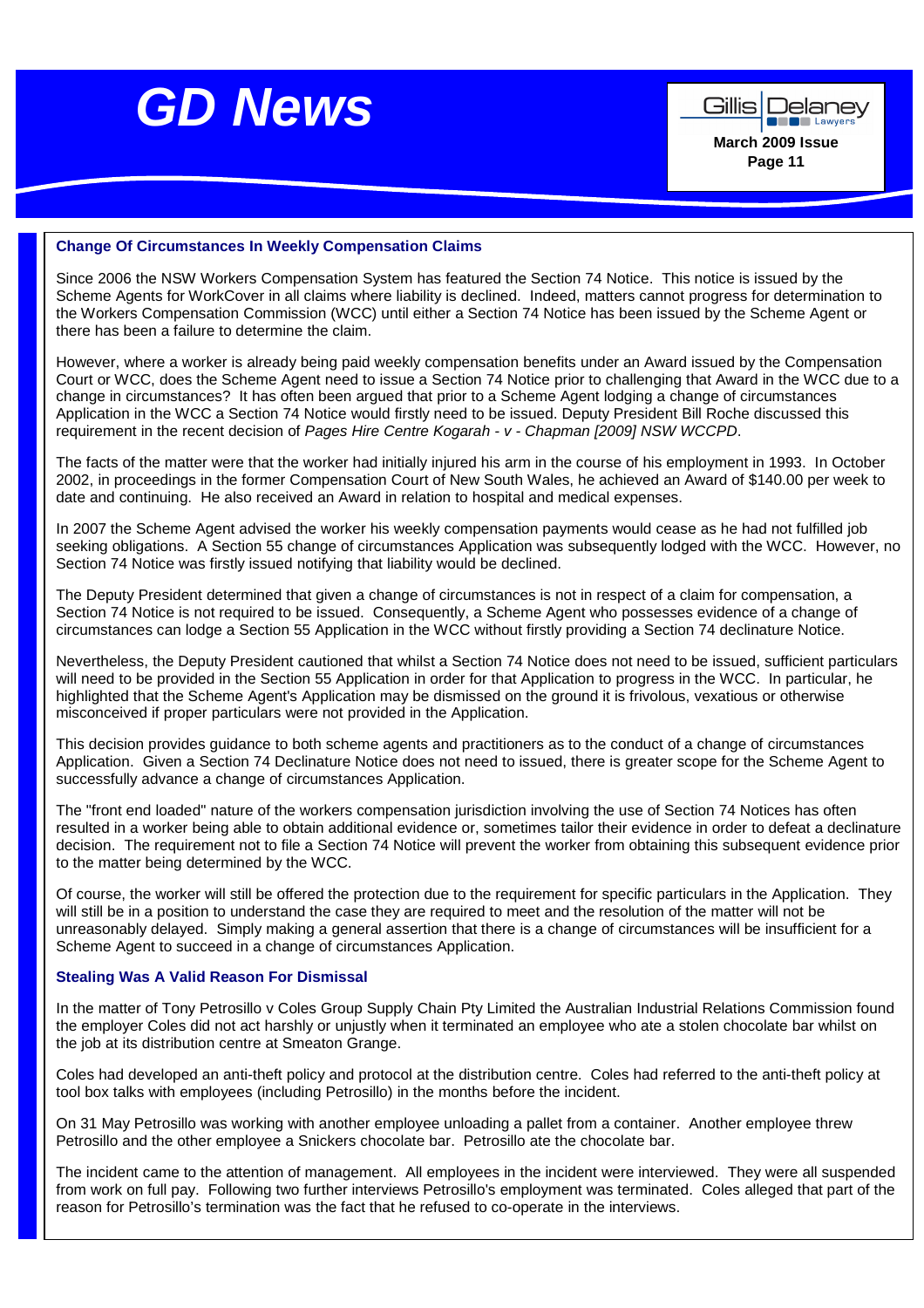**Alle Lawyer March 2009 Issue Page 12** 

Gillis | Delanev

Petrosillo brought a claim under section 643 of the Workplace Relations Act, 1996 alleging his dismissal had been harsh, unjust or unreasonable. Petrosillo denied he knew the Snickers bar was stolen. The Commission found: Coles anti-theft policy for stock was reasonable.

- Petrosillo was aware of the anti-theft policy.
- Coles reminded workers of the anti-theft policy from time to time.
- **Petrosillo had given misleading evidence during the investigation.**
- Petrosillo should have been aware or at least reasonably suspected that the chocolate bar had been stolen.
- The breaches of policy by Petrosillo together with his unwillingness to provide an accurate account during the interviews resulted in the worker destroying the trust and the confidence an employer should have in its employees which was at the heart of the employee relationship.

Consequently the Commission found Coles did not act harshly or unjustly in terminating Petrosillo's employment. The reasons for the decision should be a guidance for employers when setting policies and the procedure to be followed for investigating and terminating employees for breaching those policies.

### **Employee Breached Zero Tolerance Policy But Still Re-Instated**

Shivas had his employment terminated on 21 August 2008 when he climbed over a hand-rail and stood on mesh covering a gypsum removal overflow tank in order to collect a fluid sample. He was observed by a supervisor who told him to climb back over the hand-rail. Shivas was suspended to allow an investigation to take place. A four person panel considered the matter on 21 August 2008 and terminated his employment. The company had a zero tolerance policy in relation to reckless safety breaches.

There was some issue before the four person panel as to whether Shivas made a conscious decision to step over the handrail or, at the time he stepped over the hand-rail, he just did not think about what he was doing.

The worker brought an unfair dismissal claim under Section 643 of the Workplace Relations Act, 1996. The Australian Industrial Relations Commission found that whilst the employer did have a valid reason for terminating the worker's employment as the employee had breached their zero tolerance policy in relation to reckless safety breaches, the employer had not afforded him "a fair go all round" and as such his termination was found to be harsh.

All the evidence before the Commission demonstrated the employee was an exemplary employee of 25 years' standing. He did not have any prior safety breaches on his employment record. It was also found the employer had a problem with safety at the plant where the employee worked. There was evidence there had been 650 safety breaches at the plant in the 12 months prior to the hearing.

It was considered by the Commission:-

- the employee had not been treated in the same manner consistent with the treatment of other employees who had breached safety policies;
- there was a lack of signage in the area of the incident;
- there was no written procedure to cover the work that was being carried out by the employee at the time of the incident;
- the employee was not doing his normal duties and had only performed the relevant task on a few occasions; and
- the guard rail was not of sufficient height to act as a strong deterrent.

The Commission noted that an employee with an exemplary safety record of 25 years was unlikely to "recklessly violate" safety policies. The employee stated that he considered the mesh looked sufficient to hold his weight. He could not explain why he did it other than he just did not think. Consequently, taking all these factors into account, the Commission found the termination was inherently harsh.

The Commission ordered re-instatement to the position Shivas held immediately prior to the termination. As a result of the worker's actions, the employer was not required to reimburse the employee for any remuneration lost during the period between termination and re-instatement.

Warning. The summaries in this review do not seek to express a view on the correctness or otherwise of any court judgment. This publication should not be treated as providing any definitive advice on the law. It is recommended that readers seek specific advice in relation to any legal matter they are handling.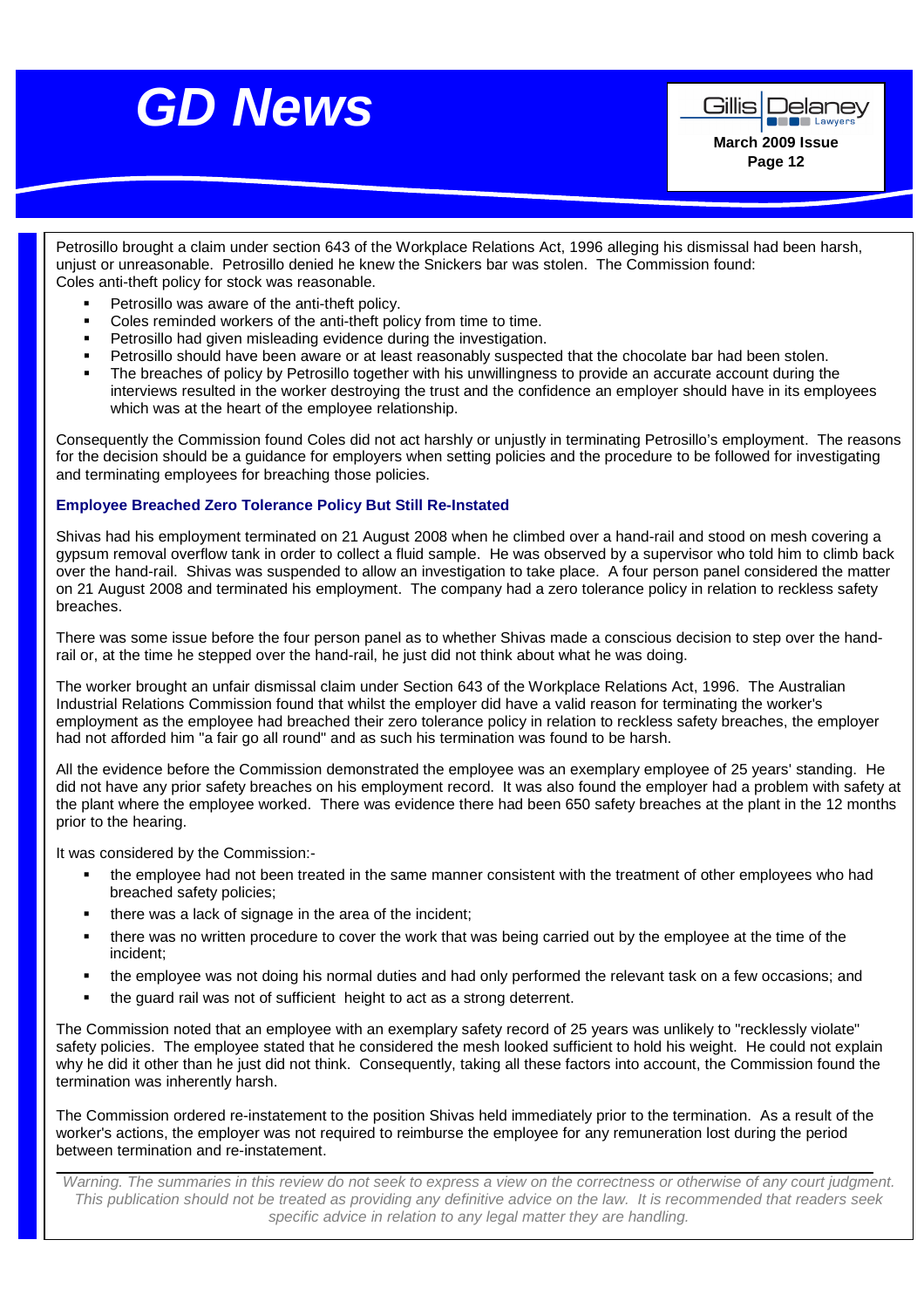

**De la Lawye January 2007 Issue Page 13** 

Delanev

Gillis

Gillis Delaney Lawyers specialise in the provision of advice and legal services to businesses that operate in Australia. We can trace our roots back to 1950. The name Gillis Delaney has been known in the legal industry for over 40 years. We deliver business solutions to individuals, small, medium and large enterprises, private and publicly listed companies and Government agencies.

Our clients tell us that we provide practical commercial advice. For them, prevention is better than cure, and we strive to identify issues before they become problems. Early intervention, proactive management and negotiated outcomes form the cornerstones of our service. The changing needs of our clients are met through creative and innovative solutions - all delivered cost effectively. We make it easier for our clients to face challenges and to ensure they are 'fit for business'.

We look at issues from your point of view. Your input is fundamental to us delivering an efficient, reliable and ethical legal service. We like to know your business, and take the time to visit your operation and develop an in depth understanding of your needs. Gillis Delaney is led by partners who are recognised by clients and other lawyers as experts in their fields. Our service is personal and 'hands on'.

Our clients receive the full benefit of our ability, knowledge and effort in our specialist areas of expertise. We provide superior and distinctive services through a team approach, drawing the necessary expertise from our specialists. Our mix of professionals ensures that clients enjoy high level partner contact at all times.

We are committed to delivering a quality legal service in a manner which will exceed your expectations and we maintain a focus on business and commercial awareness whilst delivering excellence in legal advice.

We have a proven track record of delivering commercially focused advice. Whether it is advisory services, dispute resolution, commercial documentation or education and training, a partnership with Gillis Delaney offers:

- practical innovative advice
- timely services
- expert insight
- accessibility
- cost effective solutions

You can contact Gillis Delaney Lawyers on 9394 1144 and speak to David Newey or email to dtn@gdlaw.com.au. Why not visit our website at www.gdlaw.com.au.

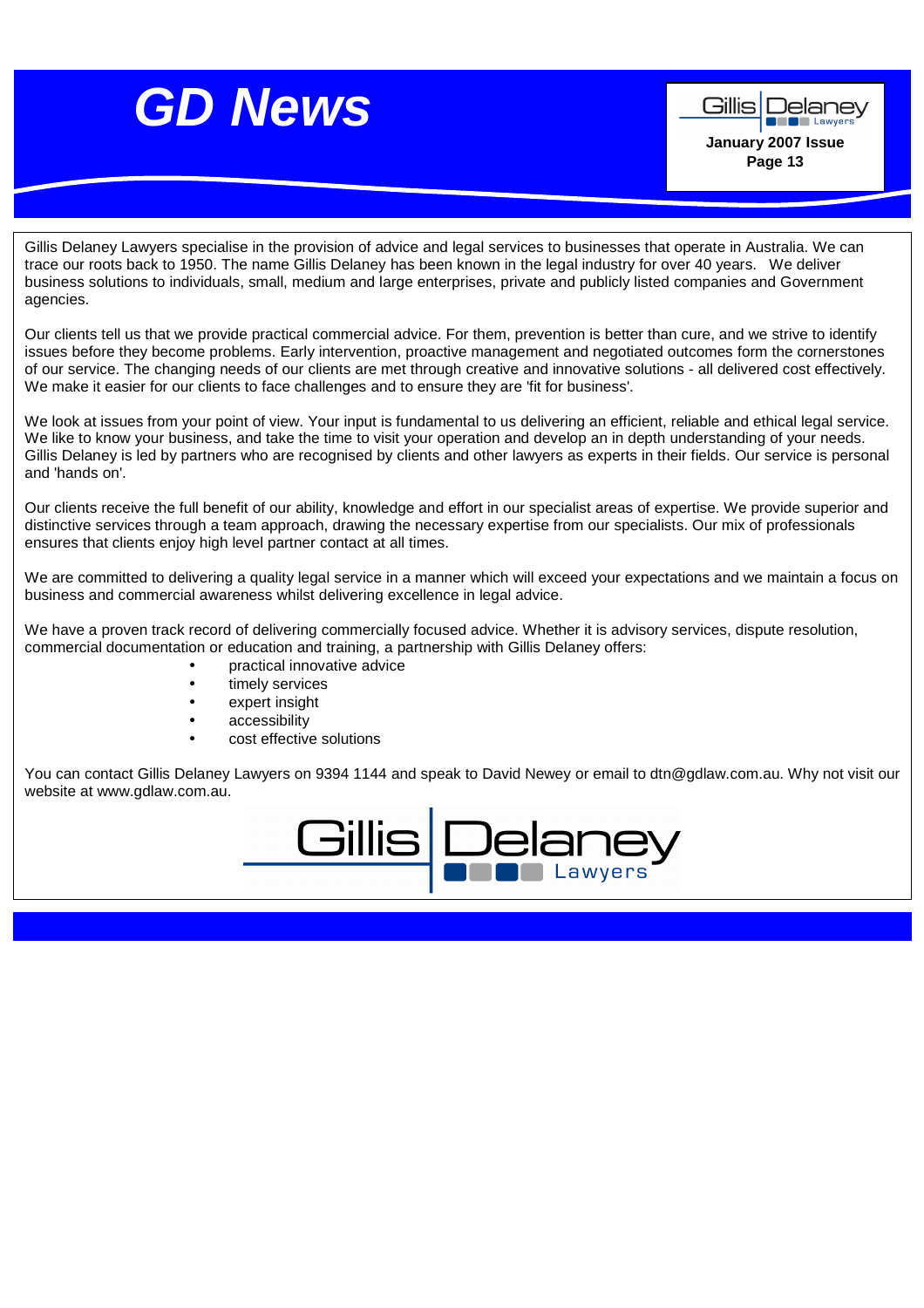

Welcome to our special edition of **GD NEWS** which examines the recently released second report from the panel appointed by the Federal Government to make recommendations on the harmonisation of OH&S laws in Australia.

#### **National OH&S Review**

The national review into model OH&S laws remains in focus following the release of the final report of the panel appointed by the Federal Government to undertake a national review into Model OH&S laws.

The development of model legislation seems to be the most effective way to achieve harmonisation of OH&S laws throughout Australia with the intention that all States and Territories adopt the model OH&S laws which the Federal Government implements. The panel was asked to develop recommendations for the development of the optimal structure and content of model legislation which would permit an integrated approach to Occupational Health and Safety across Australia.

Two reports were published by the panel with the first report setting the ground rules for the model laws and the second report filling in the detail. The two reports present an opportunity to harmonise OH&S laws if the recommendations are adopted. If the recommendations are adopted there will be significant changes which include the following:

#### **Broadening the Scope**

OH&S has traditionally been seen as an employment based responsibility. There will be a broader approach with the imposition of duties on persons conducting a business or undertaking. A business or undertaking will be defined as an activity carried out by or under the control of a person, whether alone or in concert, of an industrial or commercial nature and whether or not for profit or gain and in which:

- workers are engaged or caused to be engaged to carry out work; or
- the activities of workers at work are directed or influenced; or
- things are provided for use in conduct of work;
- by persons conducting the business or undertaking.

Whilst the duties imposed by the model laws will apply to employers , they will have a much wider application and catch many of the alternate labour arrangements including labour hire, franchising and other arrangements where a business impacts on persons that work.

#### **Offences**

There will be three categories of offences. The offences will be as follows:

Category 1 offence - where there was a high level of risk of serious harm and the duty holder was reckless or grossly negligent - maximum penalty for a corporation \$3m and \$600,000 and or a maximum term of imprisonment of 5 years for an individual. Workers guilty of C Category 1 offences will be liable for a penalty of up to \$300,000. For Category 1 offences, there will be a right to a jury trial.

Category 2 offences - where there is a high level of risk of serious harm but without recklessness or gross negligence - the maximum penalty for a corporation will be \$1.5m, \$300,000 for an individual and \$150,000 for a worker.

Category 3 offences - where there is a breach of duty without the aggravating factors present for

*We thank our contributors* 

**Stephen Hodges** sbh@gdlaw.com.au **Naomi Tancred** ndt@gdlaw.com.au **Michael Hayter** mkh@gdlaw.com.au **Nicholas Dale ..**nda@gdlaw.com.au

**David Newey** dtn@gdlaw.com.au **Michael Gillis** mjg@gdlaw.com.au **Amanda Bond** asb@gdlaw.com.au **Marcus McCarthy** mwm@gdlaw.com.au **Special Edition March 2009 Issue** 

### **National OH&S**

On 4 April 2008, the Minister for Employment and Workplace Relations, the Hon Julia Gillard MP, announced a national review into model Occupational Health and Safety (OHS) Laws.

The review was conducted by an advisory panel that was asked to report to the Workplace Relations Ministers' Council on the optimal structure and content of a model OHS act that is capable of being adopted in all jurisdictions.

The panel has published two reports , the first was completed on 31 October 2008 and the second on 30 January 2009.

The reports set the framework for future model OH&S laws to apply in a harmonised OH&S system throughout Australia

### **Gillis Delaney**

**Lawyers Level 11, 179 Elizabeth Street, Sydney 2000 Australia T +61 2 9394 1144 F +61 2 9394 1100 www.gdlaw.com.au**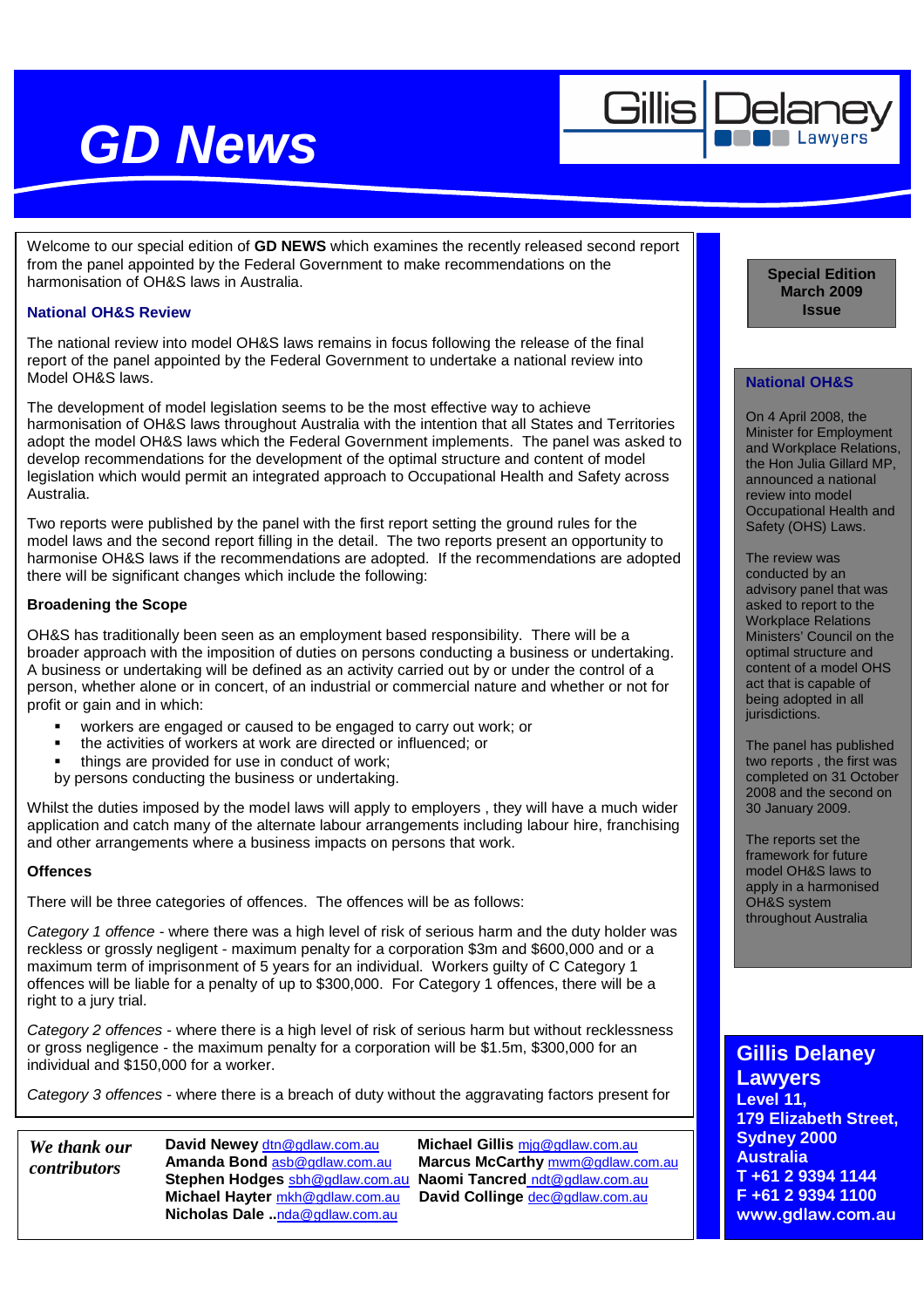



Category 1 and Category 2 offences - maximum penalty for a corporation will be \$500,000, \$100,000 for an individual and \$50,000 for a worker.

A prosecutor will no longer have a right of appeal from an acquittal.

Two or more contraventions of duties will be able to be charged as a single offence if they arise out of the same factual circumstances.

#### **Specified Duties**

**179 Elizabeth Street, Sydney 2000**  A primary duty will be imposed on business which includes obligations to ensure as far as is reasonably practicable:

- **•** the provision and maintenance of plant and systems of work as are necessary for the work to be performed without  $T_{\rm eff}$  ,  $\sigma_{\rm eff}$  ,  $\sigma_{\rm eff}$  ,  $\sigma_{\rm eff}$  ,  $\sigma_{\rm eff}$  ,  $\sigma_{\rm eff}$  ,  $\sigma_{\rm eff}$ risk to the health or safety of any person;
- the provision and maintenance of arrangements for the safe use, handling, storage and transport of plant and substances;
- " each workplace under the control or management of the business operator is maintained in a condition that is safe and without risks to health;
- the provision of adequate welfare facilities; and
- the provision of such information, training, instruction and supervision as is necessary to protect all persons from risks to their safety and health from the conduct of the business or undertaking.

The duties will be imposed on those who are involved in, materially affect or are materially affected by the performance of workers.

In addition to imposing a primary OH&S duty on businesses and undertakings separate duties will be imposed on:

- those with the management or control of the workplace;
- officers of business;
- **•** OH&S providers;
- Builders, erectors and installers of structures
- designers, manufacturers, importers, suppliers and installers of plant and equipment,
- workers.

Each of these persons will have a positive and clearly stated duty of care.

A person or entity can have more than one duty by virtue of being in more than one class of duty holder and no one duty will restrict another duty. More than one person may be responsible for a duty at the same time.

A duty holder must comply with a duty to the extent that it has control over relevant matters or would have had control but for any agreement that purports to limit or remove that control. The term "control" will not be defined and is likely to be given a broad application by any Court that is called on to construe the laws.

The test of "reasonable practicability" will be applied to the primary duty. The laws will provide that when assessing whether or not there is a breach, it is necessary to consider what was reasonably able to be done in relation to ensuring health and safety at a particular time taking into account and weighing up all relevant matters including:

- what the persons know or ought to reasonably know about the hazard:
- the likelihood of the hazard or risk eventuating;
- the degree of harm that may result if the hazard or risk eventuated;
- what the duty holder knows or a person in their position ought reasonably know about:
	- o the hazard, the potential harm and the risk, and
	- o ways of eliminating or reducing the hazard, the harm or the risk;
- the availability and suitability of ways to eliminate or reduce the hazard, the harm or the risk; and
- the cost associated with the available ways of eliminating and reducing the hazard, the harm or the risk including whether the cost is grossly disproportionate to the degree of harm and the risk.

Codes of Practice will be utilised to benchmark what is reasonably practicable.

All duty holders other than workers, officers and others at the work place, will be obliged to eliminate or reduce hazards or risks so far as is reasonable practicable.

Workers and other individuals at the workplace must co-operate with persons conducting businesses or undertakings of the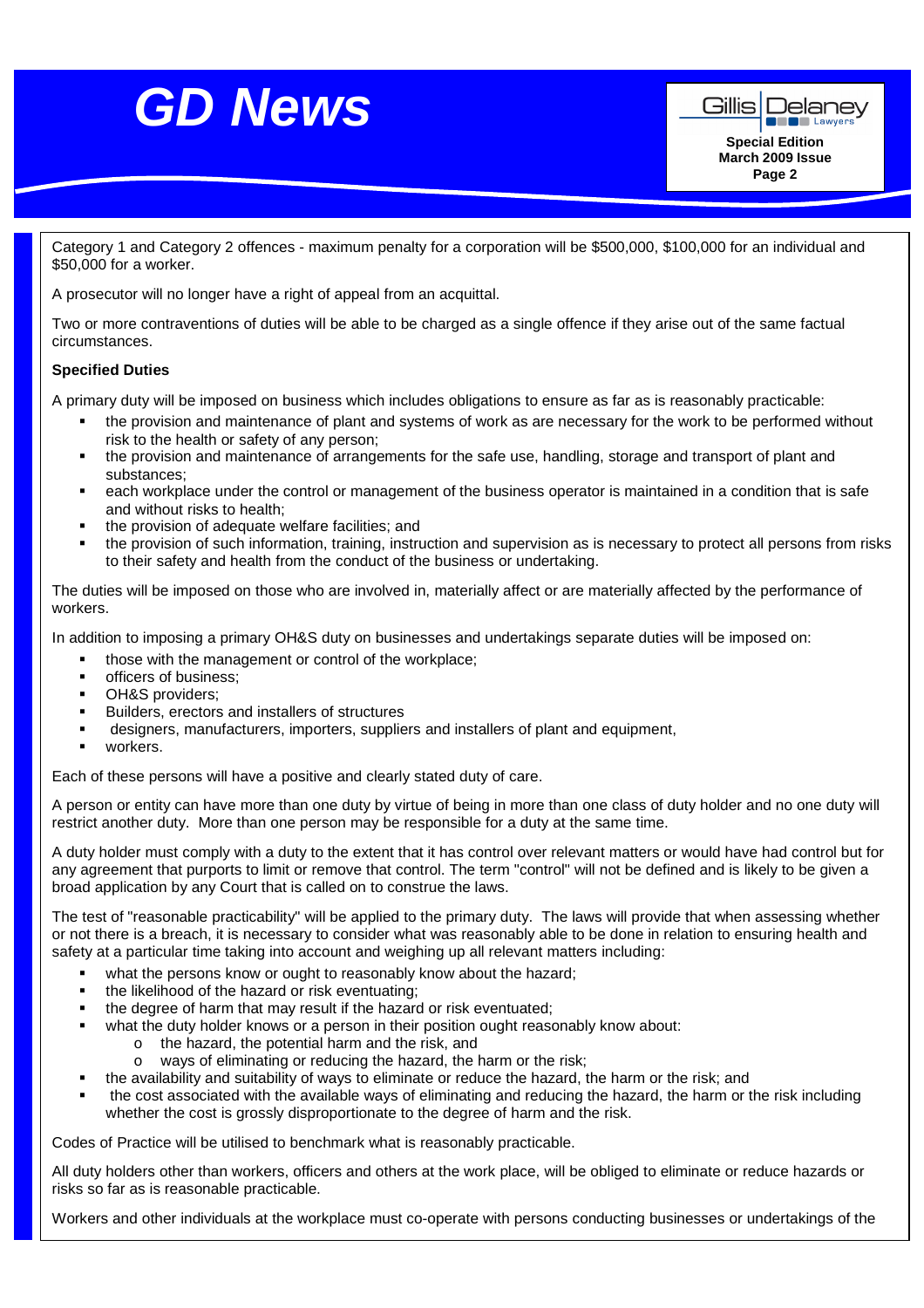

workplace to assist in achievement of the objective of the elimination or reduction of hazards of risks and must take<br>reasonable care for themselves reasonable care for themselves.

Officers must proactively take steps to ensure the objective elimination or reduction of hazards or risks is achieved within the organisation.

The duties will be non-delegable.

#### **Duties of Officers**

The specific duties for officers will apply to officers of corporations, partnerships and unincorporated associations. "Officer" will be defined in the laws to have the same meaning given by section 9 of the Corporations Act and will apply to body corporates, partnerships and unincorporated associations. "Officer" under the Corporations Act is defined as:

- a director or secretary of the corporation, '
- a person :
	- o who makes, or participates in making, decisions that affect the whole, or a substantial part, of the business of the corporation; or
	- o who has the capacity to affect significantly the corporation's financial standing; or
	- in accordance with whose instructions or wishes the directors of the corporation are accustomed to act (excluding advice given by the person in the proper performance of functions attaching to the person's professional capacity or their business relationship with the directors or the corporation);
- a receiver, or receiver and manager, of the property of the corporation;
- an administrator of the corporation;
- an administrator of a deed of company arrangement executed by the corporation;
- a liquidator of the corporation;
- a trustee or other person administering a compromise or arrangement made between the corporation and someone else;
- a partner in the partnership if the entity is a partnership;
- an office holder of the unincorporated association if the entity is an unincorporated association;
- **a** person:
	- o who makes, or participates in making, decisions that affect the whole, or a substantial part, of the business of the entity; or
	- o who has the capacity to affect significantly the entity's financial standing.

Officers of businesses or undertakings will have a positive duty to exercise due diligence to ensure compliance with OH&S responsibilities. The term due diligence will be defined in the laws as follows:

- The standard for the officer is to be assessed against what a reasonable person in the position of the officer would do. This is an objective test.
- The officer is required to take reasonable steps, proactively and regularly to ensure:
	- o Up to date knowledge of OH&S laws and compliance requirements;
	- o An understanding of the nature of the operations of the entity and generally the hazards and risks associated with those operations;
	- o That the entity has available and used appropriate resources and processes to enable the identification and elimination and control of specific OH&S hazards and risks associated with the operations of the entity;
	- o Verification of the implication by the entity of appropriate resources and processes to enable the identification and elimination and control of specific OH&S hazards and risks associated with the operations of the entity; and
	- o A process of receiving, considering and ensuring a timely response to information regarding incidents, identified hazards and risks.

#### **OH&S Providers**

The laws will define an "OHS service provider" to include persons engaged by another duty holder to provide any or all of the following ("OHS service") in the course of conducting a business or undertaking, (other than in the capacity of a worker or officer):

- advice or information on any matter related to the health or safety of any person;
- systems, policies, procedures or documents relevant to the management of OHS, broadly or in relation to specific matters;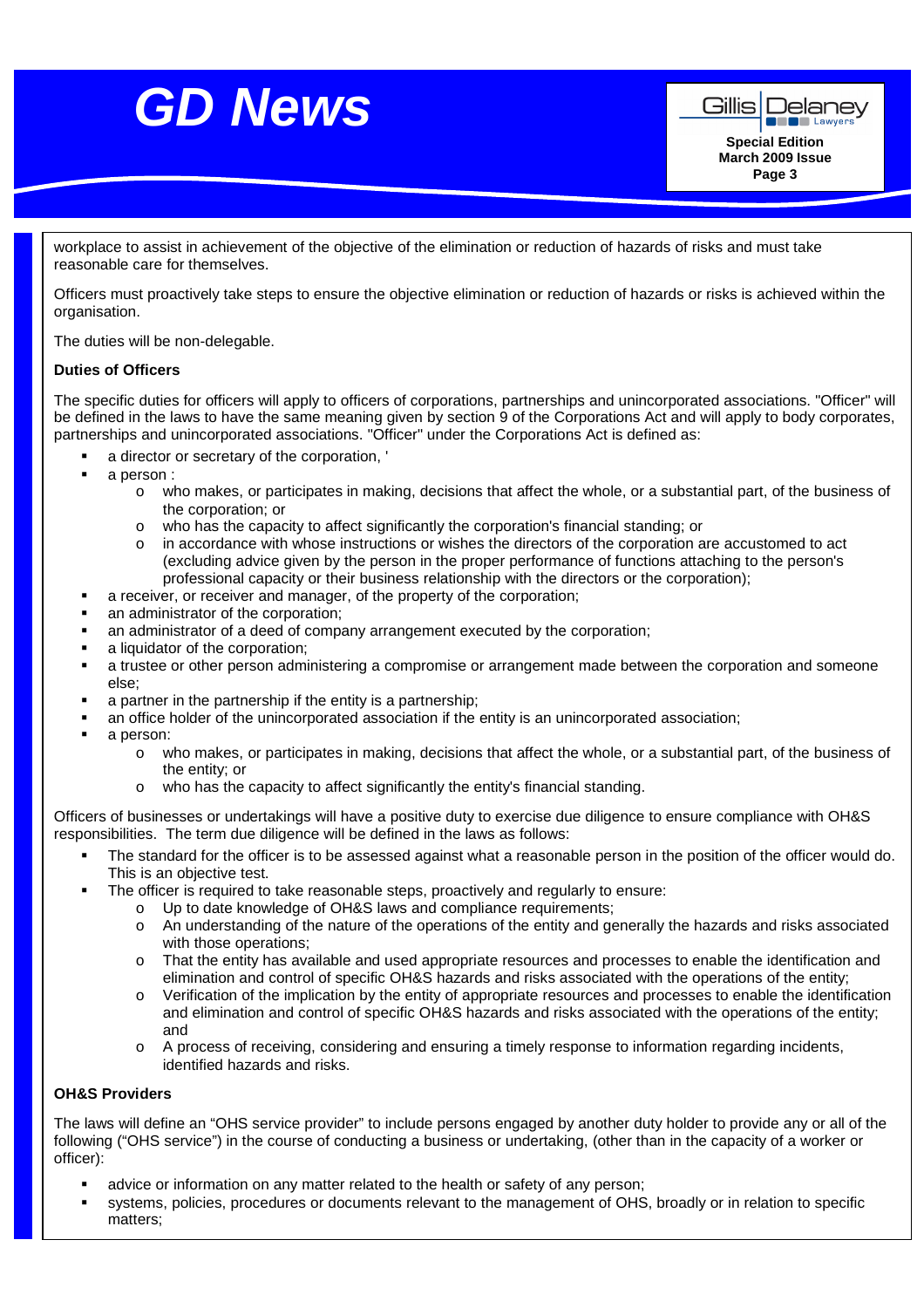

<u>g News Andrew State</u>



**Page 4**

- training on matters relating to OHS; and
- testing, analysis, information or advice (including, but not limited to, mechanical, environmental or biological matters) but not to include:
- a person providing an OHS service as part of the performance or exercise of a function, role, right or power under the model Act; or
- a person providing an OHS service while undertaking activity specifically required or authorised by or under any Act or regulation; or
- a member or employee of an emergency service organisation, providing advice or information during the course of responding as a matter of urgency to circumstances giving rise to a serious risk to the health or safety of any person; or
- a legally qualified person practising as a barrister or solicitor when, and to the extent only to which, that person is providing advice to which legal professional privilege may apply.

The duty of care will require the service provider to ensure so far as is reasonably practicable that no person at work is exposed to a risk to their health or safety from the provision of the services.

#### **Workers**

Workers will have a positive duty to protect themselves and others. The duty will apply to all workers not merely employees. Worker will be defined as:

- any person who works in a business or undertaking:
	- o as an employee, or
	- o as an apprentice or person undergoing on-the-job training, or
	- o as a contractor or sub-contractor, or
	- o as an employee of a contractor or a sub-contractor, or
	- o as an employee of a labour hire company who has been assigned to work for the employer, or
	- o as a volunteer, or
	- o in any other capacity;
- if the employer is a natural person who works in the employer's business the employer him/herself.

The duty owed will be assessed on the basis of "reasonable care" rather than what was reasonably practicable.

The model laws will place on all persons carrying out work activities ('workers') a duty of care to themselves and any other person whose health or safety may be affected by the conduct or omissions of the worker at work.

#### **Workers Rights to Cease Work**

Workers will have the right to cease work where they have reasonable grounds to believe that to continue to work will expose them and others to the risk of health and safety. The worker's entitlement to paid benefits will continue if they have ceased work for this reason. Disputes concerning payments in these circumstances will be referred to a relevant Court or Tribunal for consideration.

#### **Health and Safety Committees**

There will be obligations for the establishment of health and safety committees where workplaces have 20 or more workers or where there has been a request by 5 or more workers in a business. Workers will be entitled to elect health and safety representatives. Health and safety representatives will play a significant role in policing occupational health and safety as they will be entitled to issue provisional improvement notices ("PINS") to a business or undertaking if a representative has reasonable grounds to believe there is a contravention of the laws or there has been a contravention of the laws. The PINS will be required to contain details of persons required to comply with the PIN and the compliance required. Health and Safety Representatives("HSR") will be required to undergo a 5 day training course approved by the regulator and the representative will be entitled to paid leave to attend the training. HSRs will be provided with protection from civil liability when in good faith they are performing their duties.

#### **Incident Notification**

There will be an obligation to notify incidents immediately and by the quickest means of:

- a fatality to any person;
- **serious injury to any person;**
- **serious illness to any person; or**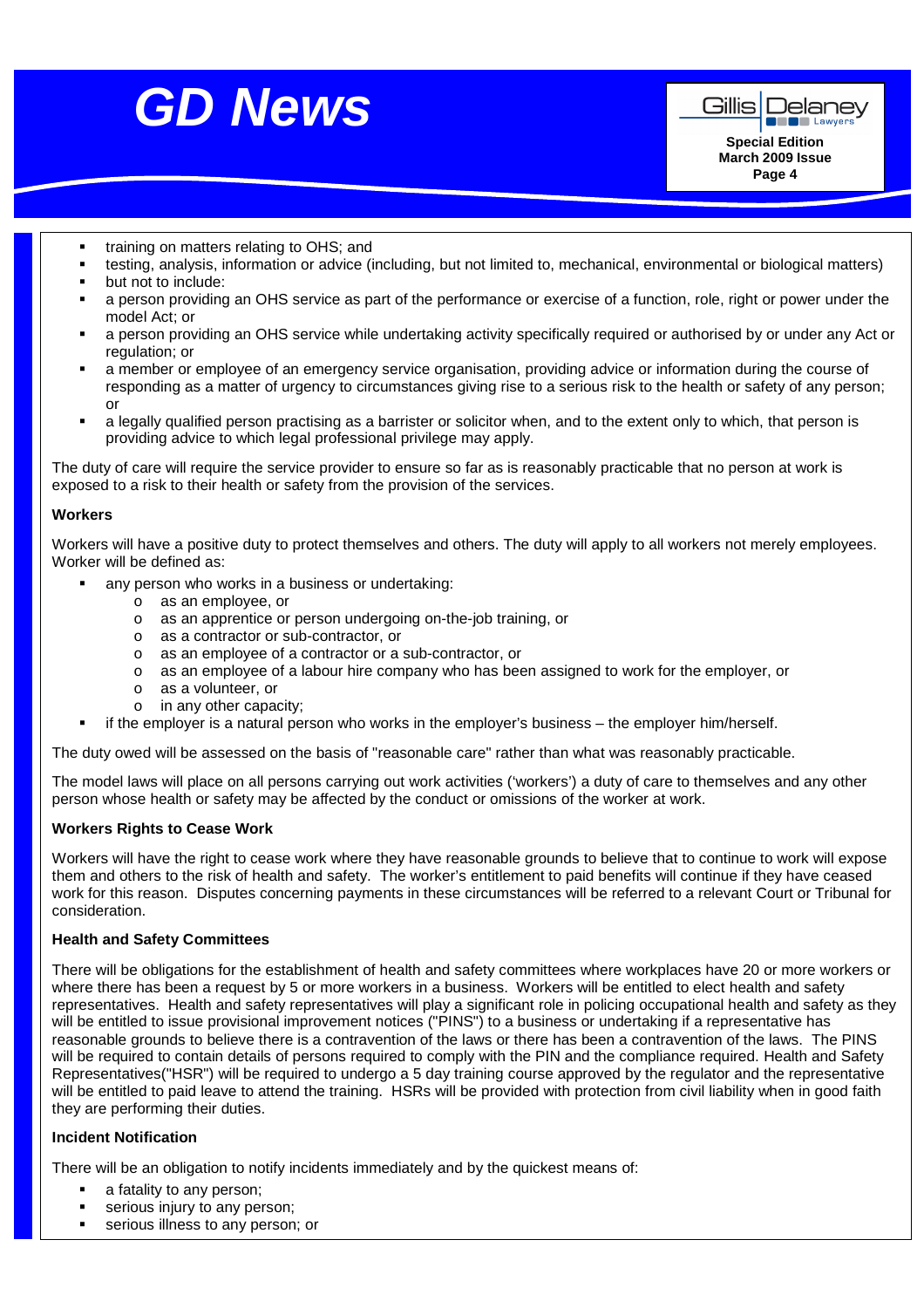

a dangerous incident arising from a conduct of the business or undertaking.

A written record of the incident must be required within 48 hours.

#### **Prosecutions**

The right to prosecute will not be given to unions. Only officials acting in the course of a public office or duty will be entitled to bring prosecutions. Persons will be able to request in writing that the regulator bring a prosecution for breach and if no prosecution is to be brought the regulator's decision will be reviewed by the DPP.

**IQUAY Solutions** The prosecutor will determine the category of the offence when it brings a prosecution.

**Level 6,**  Courts will be entitled to impose a penalty based on the maximum penalty for the relevant offence or may release an offender after conviction where the offender gives a health and safety undertaking to the Court. However this discretion will not be available for Category 1 offences.

In addition Courts when dealing with offences will have the power to:

- T +61 2 9394 1194  $\mathbf{y},$ make an adverse publicity order requiring the publication of adverse publicity;
- make remedial orders;
- place a corporation on probation;
- make community service orders;
- impose injunctions prohibiting conduct;
- make specified training orders;
- make compensation orders.

#### **Enforceable undertakings**

The model laws will provide that a regulator may accept at the regulator's discretion a written enforceable undertaking as an alternative to a prosecution other than in relation to a Category 1 breach of duty. Provisions relating to enforceable undertakings will provide for a safeguard relating to the process, transparency of decision making, reviewability of decisions and enforcement.

The Court will have the discretion under the model laws to release an offender after conviction if the offender gives a health and safety undertaking to the Court. However this discretion will not be available for Category 1 offences.

#### **Other Enforcement Tools**

The model laws will provide power to an inspector to issue the following notices and directions upon entry to a workplace:

- safety directions;
- infringement notices;
- improvement notices;
- prohibition notices; and
- direction to leave a site undisturbed.

#### **Authorised Right of Entry**

The model legislation will provide for the right of entry for OH&S purposes to union officials and other union employees formally authorised under the laws. Those who have exercised the right of entry will need to hold a current authorisation. There will be fit and proper person tests and skill requirements before an authority is issued. An authority will last for up to 3 years and can be renewed.

The right of entry can be used to:

- investigate a suspected contravention of the model Act or regulations;
- consult workers on OHS issues; and
- provide advice to workers, and consult with the person in management or control of a business or undertaking or relevant workplace area, on OHS issues
- investigate a suspected contravention of the OH&S laws

The right of entry will be limited to:

areas of the workplace where work is being carried out as part of a business or undertaking by workers who are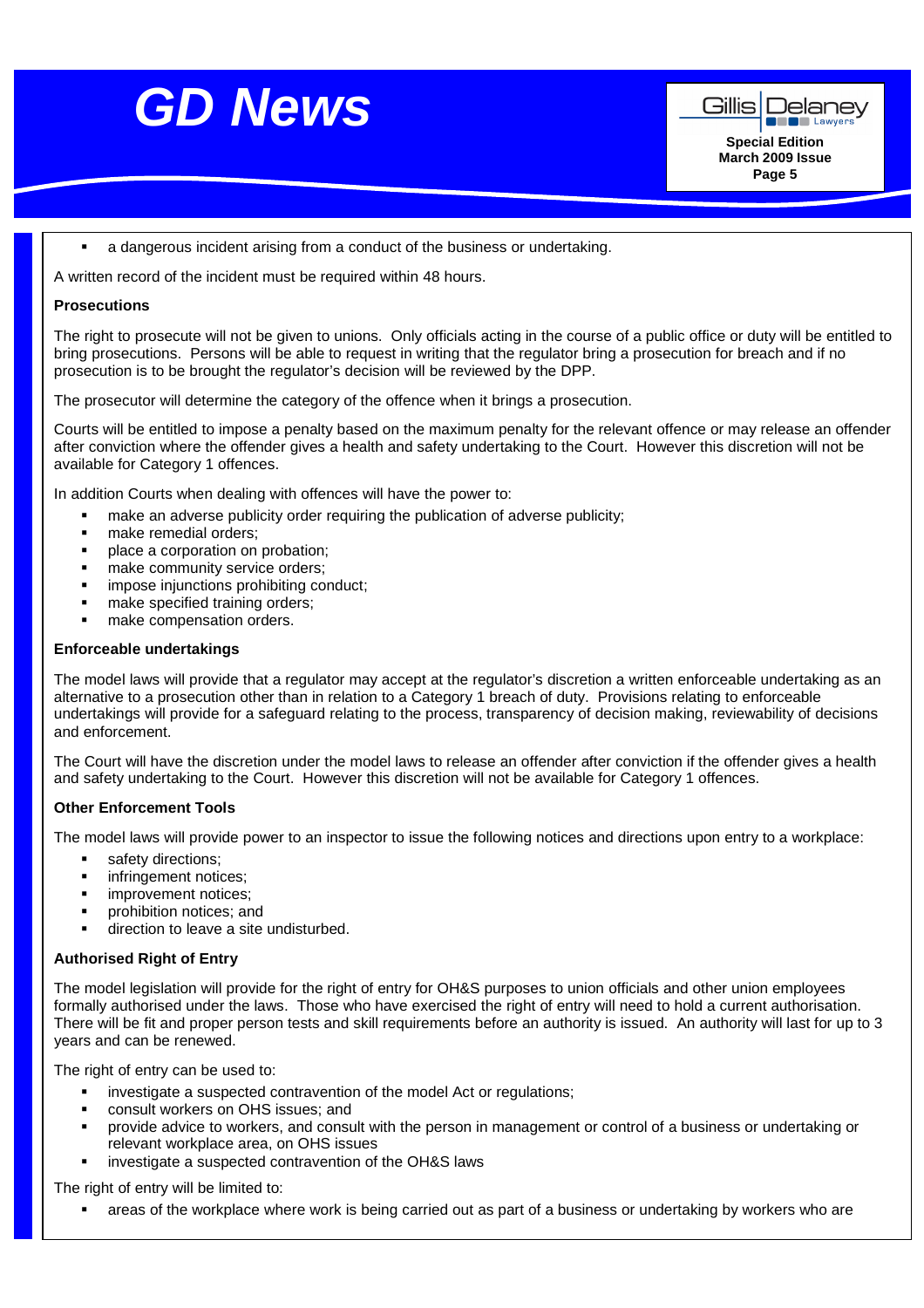

Gillis Delanev **EXECUTED** Lawye **Special Edition** 

> **March 2009 Issue Page 6**

members or eligible to be members of the relevant union;

- consultation with, and/or provide advice to, any worker within the eligible group referred to above (subject to that person's consent); and
- where necessary, advice and/or consultation with the person conducting a business or undertaking who is most directly involved in the engagement or direction of workers who are members or eligible to be members of the relevant union on the resolution of OHS issues and/or the suspected breach of the model Act and be subject to:
- the right being exercised during working hours; and
- ensuring there is no undue disruption to any business or undertaking at the workplace; and
- reasonable OHS requirements that may apply to the workplace being followed by the authorised persons.

An authorised person exercising a right of entry under the model Act may do any of the following:

- consult with or advise those workers who are members of or eligible to be members of the union, subject to written notice of 24 hours;
- consult with the person conducting a business or undertaking who is most directly involved in the engagement or direction of workers who are members or eligible to be members of the relevant union on an OHS issue;
- inspect work systems, plant or processes contained within the area where relevant workers work;
- investigate a suspected breach of the model Act or associated subordinate instrument(s), subject to the provision of proof of authorisation to the person conducting a business or undertaking who is most directly involved in the engagement or direction of workers who are members or eligible to be members of the relevant union unless to provide such proof of authorisation would defeat the purpose of the investigation or, it is considered by the authorised person to be an urgent case;
- inspection of documents of the person conducting a business or undertaking who is most directly involved in the engagement or direction of workers who are members or eligible to be members of the relevant union relevant to a suspected breach of the model Act or regulations, subject to
	- o provision of 24 hours written notice with a reasonable time given for the person from whom the documents are requested to produce them, and
	- o written notification to the person conducting a business or undertaking who is most directly involved in the engagement or direction of workers who are members or eligible to be members of the relevant union of details of the particular contravention suspected, and
	- o a list of the documents sought being provided with the request;
- warn any person that the authorised person reasonably believes to be exposed to a significant and immediate risk of injury;
- request an inspector visit the workplace to determine whether a notice should be issued; and
- have the right to seek a review of the action taken by the inspector (including a decision of the inspector to not take any action).

Any right exercised by an authorised person is limited to matters affecting the health or safety of those workers who are members of or eligible to be members of the authorised representative's union.

A relevant Court or Tribunal may deal with a dispute relating to the exercise or purported exercise by an authorised person of a right of entry under the model Act. The process may involve conciliation, mediation and, where necessary, arbitration.

Authorisation of an authorised person under the model Act may be suspended or revoked, in whole or in part, or limitations imposed where, after providing the authorised person a reasonable opportunity to be heard it is determined by a court or tribunal (civil process) that such action should be taken.

#### **Conclusion**

There will be substantially increased penalties, a broader application of OH&S laws and a different enforcement regime for OH&S if the model laws recommended are adopted by all States and Territories. Businesses need to ready themselves for the changes particularly "officers" who no doubt will find themselves in the firing line for prosecutions unless they exercise due diligence when implementing OH&S systems and resources in their businesses.

Warning. The summaries in this review do not seek to express a view on the correctness or otherwise of any court judgment. This publication should not be treated as providing any definitive advice on the law. It is recommended that readers seek specific advice in relation to any legal matter they are handling.